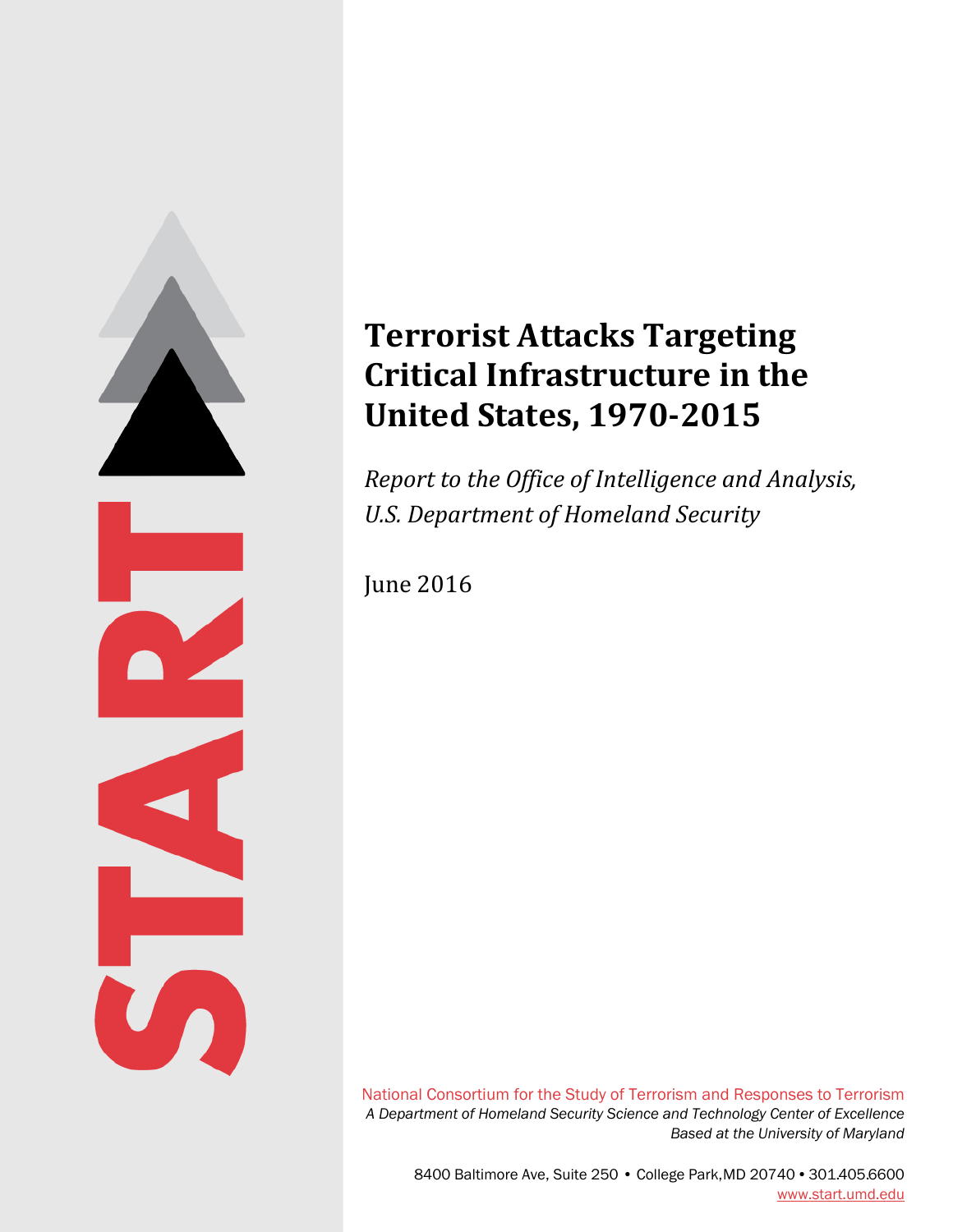

# **About This Report**

The author of this report is Erin Miller at the University of Maryland. Questions about this report should be directed to Erin Miller at eemiller@umd.edu.

This research was supported by the U.S. Department of Homeland Security through Award Number 2012-ST-061-CS0001-04-AMENDMENT 4. The views and conclusions contained in this document are those of the authors and should not be interpreted as necessarily representing the official policies, either expressed or implied, of the U.S. Department of Homeland Security or START.

The initial collection of data for the Global Terrorism Database (GTD) data was carried out by the Pinkerton Global Intelligence Services (PGIS) between 1970 and 1997 and was donated to the University of Maryland in 2001. Digitizing and validating the original GTD data from 1970 to 1997 was funded by a grant from the National Institute of Justice in 2004 (PIs Gary LaFree and Laura Dugan; grant number: NIJ2002-DT-CX-0001) and in 2005 as part of the START Center of Excellence by the Department of Homeland Security Science and Technology Directorate (DHS S&T), Office of University Programs (PI Gary LaFree; grant numbers N00140510629 and 2008-ST-061-ST0004). Data collection for incidents that occurred between January 1998 and March 2008 and updates to the earlier data to make it consistent with new GTD coding criteria were funded by the DHS S&T Human Factors/Behavioral Sciences Division (HFD) (PIs Gary LaFree and Gary Ackerman; contract number HSHQDC-05-X-00482) and conducted by database staff at the National Consortium for the Study of Terrorism and Responses to Terrorism (START) and the Center for Terrorism and Intelligence Studies (CETIS). For GTD data collection from April 2008 to October 2011, START partnered with the Institute for the Study of Violent Groups (ISVG), headquartered at New Haven University. These efforts were funded by a grant from DHS S&T Office of University Programs, (PI Gary LaFree; grant number 2008-ST-061-ST0004).

Beginning with events that occurred in November 2011, the START Consortium headquartered at the University of Maryland began collecting all data for the GTD independently. Since then, all GTD collection has been jointly funded by DHS S&T Office of University Programs (PI Gary LaFree; grant number 2012-ST-061-CS0001) and by the U.S. State Department (PIs Gary LaFree and Erin Miller; contract number SAQMMA12M1292). The GTD now includes information on 141,966 terrorist attacks from around the world from 1970 through 2014 and can be accessed directly from the START website.

In addition to ongoing data collection, efforts to review and update information on terrorist attacks in the United States have been supported through funding from the DHS S&T Resilient Systems Division (PI) Gary LaFree, grant number # 2009ST108LR0003). Beginning in 2009, efforts to supplement GTD data for the United States have included systematically reviewing numerous chronologies of terrorism and political violence to identify cases that qualify for inclusion in the GTD, as well as updating existing GTD cases with new information. This report focuses on the U.S. segment of the Global Terrorism Database.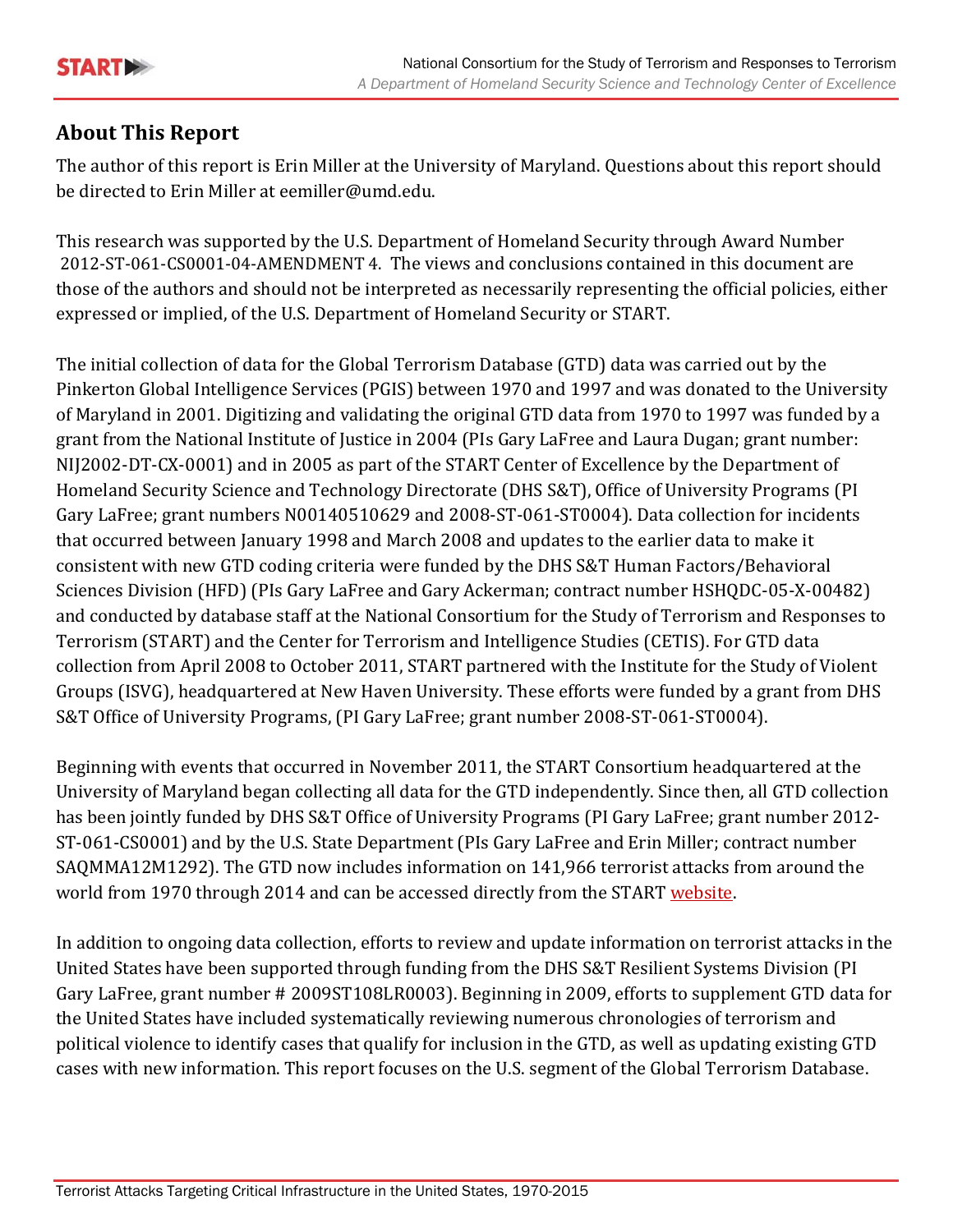

## **About START**

The National Consortium for the Study of Terrorism and Responses to Terrorism (START) is supported in part by the Science and Technology Directorate of the U.S. Department of Homeland Security through a Center of Excellence program based at the University of Maryland. START uses state-of-the-art theories, methods and data from the social and behavioral sciences to improve understanding of the origins, dynamics and social and psychological impacts of terrorism. For more information, contact START at infostart@start.umd.edu or visit www.start.umd.edu.

# **Citations**

To cite this report, please use this format:

Miller, Erin. Terrorist Attacks Targeting Critical Infrastructure in the United States, 1970-2015. College Park, MD: START, 2016.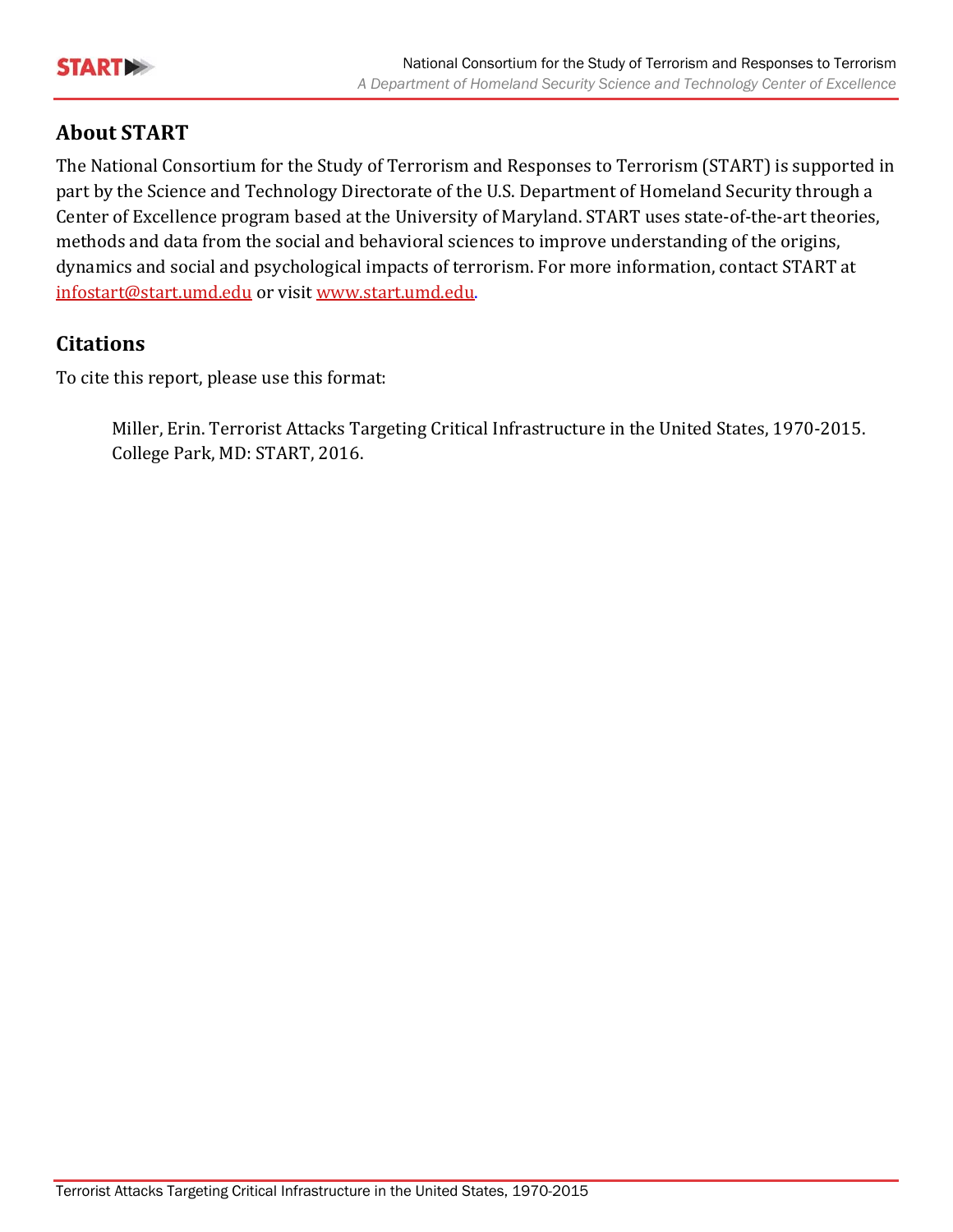

# **Contents**

| Conclusions. 20 |  |
|-----------------|--|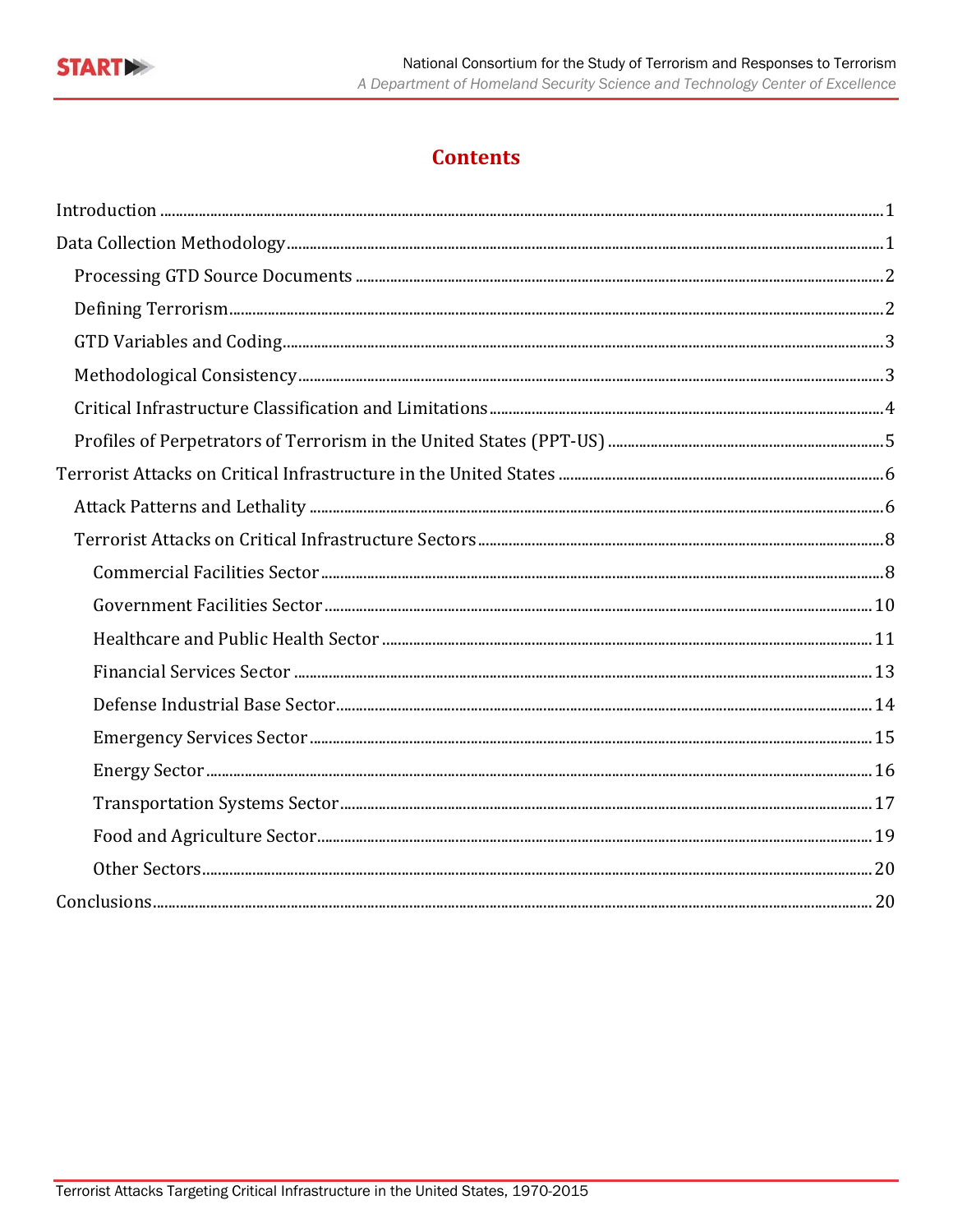# **Introduction**

This report leverages the Global Terrorism Database (GTD) to provide an overview of terrorist threats to critical infrastructure in the United States based on patterns of terrorism from 1970 to 2015. First, I identify trends in terrorist attacks targeting critical infrastructure in the United States, compared to terrorist attacks against other types of targets. Next, I identify the most commonly targeted types of critical infrastructure in the United States. Throughout this analysis, I highlight the perpetrator organizations that have historically targeted critical infrastructure in the United States, referencing the Profiles of Perpetrators of Terrorism in the United States (PPT-US) to provide additional context about these groups. In addition, for each of the critical infrastructure sectors most impacted by terrorist attacks, I describe the tactics and weapons typically used.

The purpose of this report is to provide a general understanding of the potential threats terrorism poses to critical infrastructure in the United States, serving as a foundation for generating questions for future research. Thus, I conclude with a brief discussion of topics that may be of interest for more in-depth analysis. Before presenting the results, I begin with an overview of the data collection methodology for the datasets referenced to produce this report.

# **Data Collection Methodology1**

The Global Terrorism Database is the result of multiple data collection efforts carried out since 1970 that have relied on publicly available, unclassified source materials, mainly media articles and electronic news archives. The data that originally comprised the core of the GTD from 1970 to 1997 were collected by Pinkerton Global Intelligence Services (PGIS) on handwritten index cards. Beginning in 2001, a team of researchers at the University of Maryland obtained these original records and digitized them. By 2006 the maintenance of this dataset had become a key component of the research portfolio developed by the National Consortium for the Study of Terrorism and Responses to Terrorism (START), and the GTD team began partnering with other organizations to carry out ongoing data collection for events that took place after 1997. Throughout this period, START researchers conducted supplemental data collection projects to systematically compare the GTD to other sources of data to improve its completeness and worked to update historical event details when possible. In 2012, the GTD team at START moved the primary data collection effort to START headquarters at the University of Maryland. Since then, START has assumed sole responsibility for all aspects of the collection and maintenance of the GTD. To accomplish this, we developed an innovative data collection methodology for the GTD that is based on more than 10 years of experience and lessons learned with respect to the complexities and challenges of systematically collecting valid data on terrorist attacks worldwide.

 

Miller, Erin. Profiles of Perpetrators of Terrorism in the United States, 1970-2013: Final Report to Resilient Systems Division, DHS Science and Technology Directorate. College Park, MD: START, 2014.

Miller, Erin. Patterns of Terrorism in the United States, 1970-2014. College Park, MD: START, 2015.

 $1$  Parts of this section were excerpted from the following reports:

Additional information about the data collection methodology can be found on the GTD website and in the GTD codebook.

Terrorist Attacks Targeting Critical Infrastructure in the United States, 1970-2015 1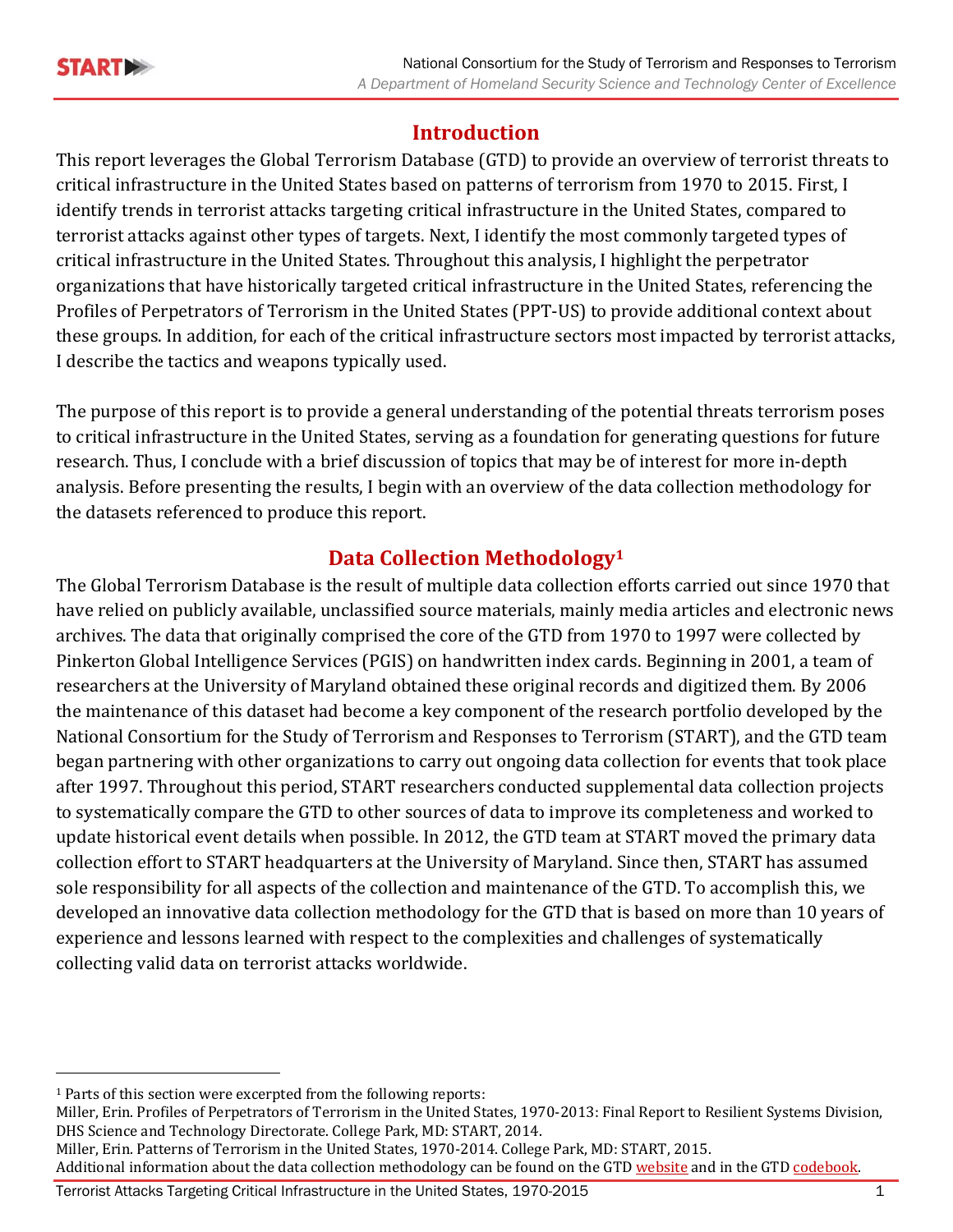

## **Processing GTD Source Documents**

Within the evolving framework of news media and technology, START's objective is to enhance the efficiency, accuracy, and completeness of GTD collection. We accomplish this by combining the strengths of both automated and manual techniques. The data collection process draws on more than one million media articles on any topic published daily worldwide. The process of identifying the relatively small subset of these articles that describe terrorist attacks begins with applying customized keyword filters to the "fire hose" of media articles available through a subscription to the Metabase Application Programming Interface (API) provided by Moreover Technologies, Inc. We supplement the Englishlanguage content from Metabase with articles downloaded from the Open Source Center (www.opensource.gov), which includes English-language translations of sources from more than 160 countries in more than 80 languages. The initial filters isolate a pool of potentially relevant articles, approximately 200,000 per month. We reduce this subset using more sophisticated natural language processing and machine learning techniques to remove duplicates and score the likely relevance of the articles. The GTD team manually reviews this second subset of articles, approximately 20,000 each month, to identify the unique events that satisfy the GTD inclusion criteria. Finally, the coding team reads the articles that are linked to specific events and records the details of each event according to the specifications of the GTD Codebook.

# **Defining Terrorism**

 

The GTD defines terrorism as "the threatened or actual use of illegal force and violence by a non-state actor to achieve a political, economic, religious, or social goal through fear, coercion, or intimidation."<sup>2</sup> To operationalize this definition, GTD researchers include in the database those incidents that satisfy each of the following mandatory inclusion criteria:

- The incident must be intentional, i.e., the result of a conscious calculation on the part of a perpetrator.
- The incident must entail some level of violence or threat of violence, including property violence as well as violence against people.
- The perpetrators of the incidents must be sub-national actors. The database does not include acts of state terrorism.

In addition, incidents recorded in the GTD must meet *at least two* of the following inclusion criteria:

- 1. The act must be aimed at attaining a political, economic, religious, or social goal.
- 2. There must be evidence of an intention to coerce, intimidate, or convey some other message to a larger audience (or audiences) than the immediate victims.
- 3. The action must be outside the precepts of International Humanitarian Law insofar as it targets non‐combatants.

Given that it can be difficult to unambiguously determine if an event satisfies these inclusion criteria, the GTD records also include a variable indicating whether or not there is specific doubt that the inclusion

<sup>&</sup>lt;sup>2</sup> National Consortium for the Study of Terrorism and Responses to Terrorism (START). (2015, June). Global Terrorism Database: Codebook. Retrieved May 11, 2016, from https://www.start.umd.edu/gtd/downloads/Codebook.pdf

Terrorist Attacks Targeting Critical Infrastructure in the United States, 1970-2015 2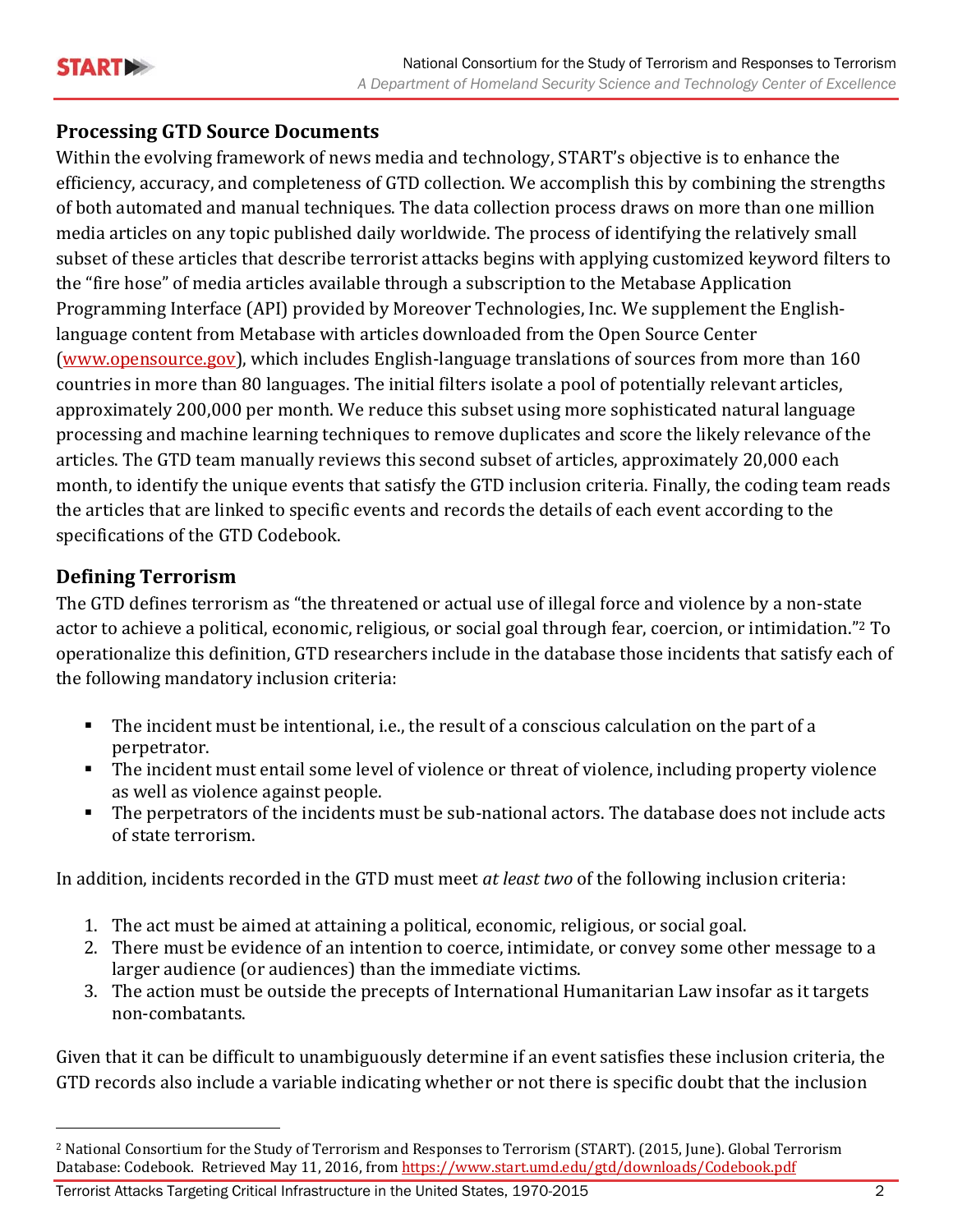criteria are satisfied. Such doubt is typically a result of incomplete or conflicting reports about the circumstances of the attack. These attacks are included in the analysis presented in this report. In addition, inclusion in the GTD requires that some kinetic action has been taken on the part of the perpetrators to carry out the attack. We informally refer to this as the "out the door" rule, in that the perpetrators must be on their way to carry out the attack to be included in the GTD. Once the perpetrators are "out the door," if the attack fails or is otherwise thwarted we include it in the database and mark it as unsuccessful. The GTD does not include plots, conspiracies, or hoaxes that were not actually attempted. The GTD does not include violence that occurs spontaneously, such as rioting or violence precipitated by the actions of authorities  $(e.g.,$  police raid, traffic stop, or arrest). The GTD also does not include non-violent activity such as peaceful protests, vandalism, or civil disobedience.

# **GTD Variables and Coding**

The GTD coding strategy relies on six coding teams that each specializes on a particular domain of the GTD Codebook. The domains include location, perpetrators, targets, weapons and tactics, casualties and consequences, and general information. Each team is comprised of three to six undergraduate or graduate student interns led by a research assistant and is responsible for coding the domain-specific variables for each event in the GTD. The domain team leaders are responsible for the training and supervision of team members and ensuring the quality of the coded data. This approach guarantees that each piece of information is coded and reviewed by someone who is familiar with the particular coding guidelines for the domain, as well as the relevant context. For example, the perpetrator domain team will have greater familiarity with active perpetrator organizations, their naming conventions, aliases, spelling variations, factions, and splinter organizations, making them well-suited to systematically record information on the organizations attributed responsibility for an attack.

# **Methodological Consistency**

Although the data collection process recently developed at the University of Maryland has improved the internal consistency and comprehensiveness of the GTD, as with any shift in data collection methodology it is critical to recognize the implications for analysis. The first year of data collected under the new process, 2012, represents a nearly 70 percent increase in the total number of worldwide terrorist attacks over 2011. The magnitude of this change is far from uniform across countries and the increase likely reflects recent patterns of terrorism in certain locations. However, it is also partly a result of the improved efficiency of the data collection process. The ongoing rapid growth of the internet, and news archives and aggregators in particular, makes a product like Metabase available to researchers, implicitly improving access to a greater variety of national and local sources. The use of automated approaches to document classification allows the GTD team to focus more time reviewing only those source articles that are classified as "relevant" by machine learning algorithms.

As a result, we have the resources to leverage a much broader and deeper pool of media sources from around the world. Despite consistency in our definition of terrorism and inclusion criteria, this exponential growth in available source materials has allowed us to collect more comprehensive data on terrorism than any previous effort. The GTD research team will continue to evaluate the impact of source availability on trends in the database to better advise users on important implications for analysis. We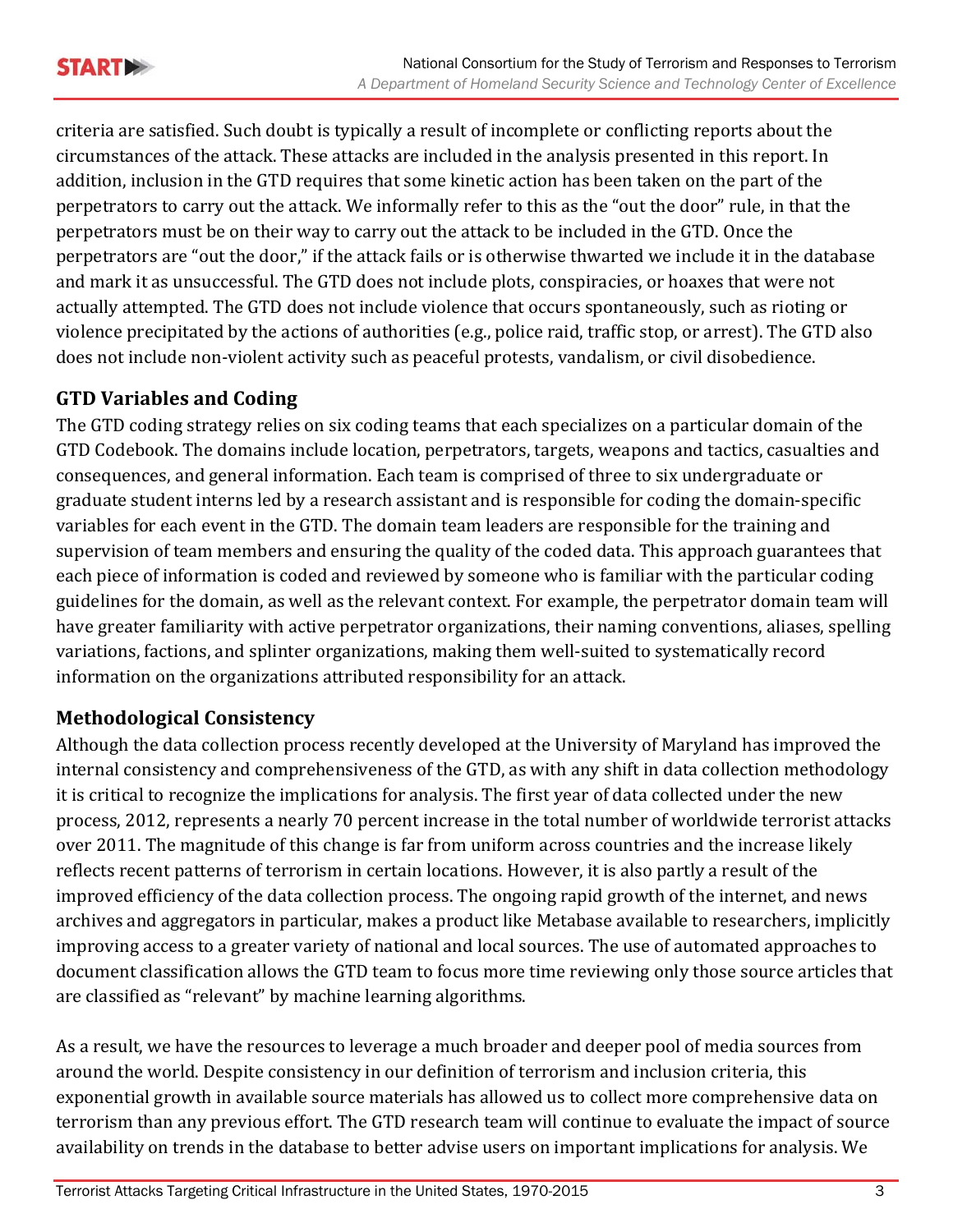will also continue to work to supplement the GTD "legacy" data on terrorist attacks since 1970 to further improve its completeness. In general, comparisons of aggregate statistics over time and between locations—and their implications for the state of international security and global counterterrorism efforts—should be interpreted with caution due to considerable variation in the availability of source materials. 

However, because the availability of source information pertaining to the United States has always been relatively robust, and the GTD team has conducted extensive supplemental data collection efforts for incidents occurring in the United States, we expect that the methodological artifacts described here have a minimal impact on analysis described in this report. In fact, data from 1993 are typically not included in the GTD because the original records were lost in an office move before the data were transferred to START. However, the supplemental data for terrorist attacks the United States in 1993 are sufficiently robust and are included in the statistics in this report. Collection and revision of the data are ongoing, and the exact numbers of attacks presented in this report may change slightly as new data become available.

# **Critical Infrastructure Classification and Limitations**

The classification of targets based on the critical infrastructure sectors recognized by the Department of Homeland Security is not part of the general GTD collection process. The GTD does include a target classification scheme that identifies the type of target attacked, based 21 different categories of targets that do not directly align with the critical infrastructure sectors. (See Table 1 for a listing of the GTD target types and the critical infrastructure sectors identified by Presidential Policy Directive 21: Critical Infrastructure Security and Resilience). As part of the development of the Integrated United States Security Database (IUSSD) project, analysts at START reviewed all attacks recorded in the GTD that occurred in the United States and classified them based on the critical infrastructure sectors using available target descriptors. For many of the terrorist attacks in the United States, this classification process was relatively straightforward. For example, attacks against entities classified as airports and aircraft, maritime, or transportation targets in the GTD correspond to the Transportation Systems Sector. However, targets that were categorized as businesses using the GTD classification scheme may fit most appropriately in the Commercial Facilities Sector, the Financial Services Sector, or the Food and Agriculture Sector, among others. Finally, certain types of targets recognized in the GTD represent entities that do not qualify as types of critical infrastructure. These included most commonly: private citizens and property, educational institutions, religious figures and institutions, and journalists and media. 

Our efforts to classify targets based on the critical infrastructure sectors accommodated only one sector per attack, which for the most part was sufficient. Less than 4 percent of all attacks that took place in the United States involved more than one target. However, there were a small number of attacks for which this practice presents a limitation. For example, the four attacks on September 11, 2001 each conceivably targeted multiple critical infrastructure sectors, including the Commercial Facilities Sector, the Defense Industrial Base Sector, the Financial Services Sector, the Government Facilities Sector, and the Transportation Systems Sector. Although perhaps not directly targeted, other sectors were certainly impacted by these attacks as well, including most notably the Emergency Services Sector. Note that we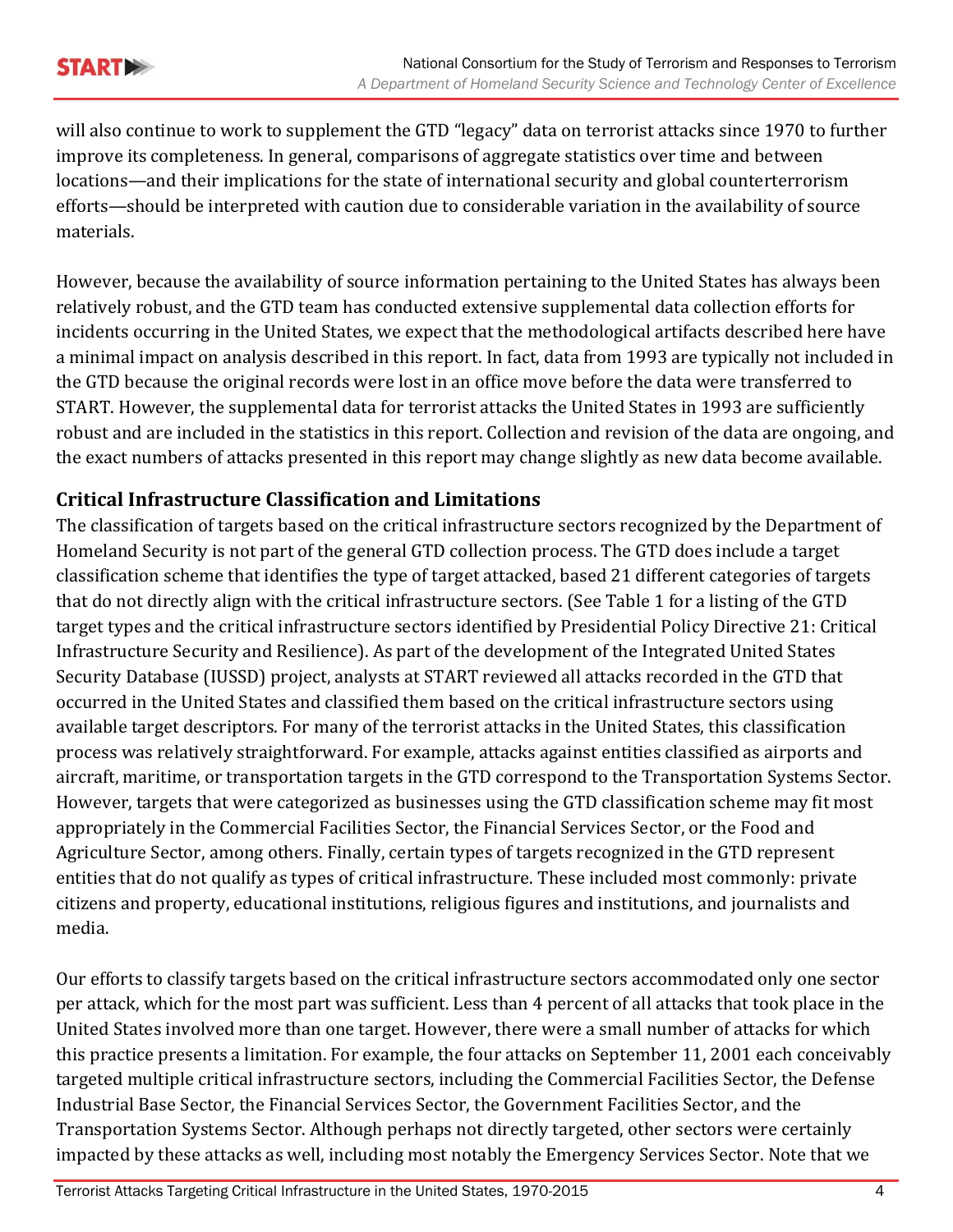

classified the September  $11<sup>th</sup>$  attack in which a hijacked commercial aircraft crashed into the Pentagon as an attack on the Defense Industrial Base Sector, and we classified those in which hijacked commercial aircraft crashed in New York City and near Shanksville, Pennsylvania as attacks on the Transportation Systems Sector.

| <b>GTD Target Types</b>          | <b>Critical Infrastructure Sectors</b>        |
|----------------------------------|-----------------------------------------------|
| <b>Abortion Related</b>          | <b>Chemical Sector</b>                        |
| Airports & Aircraft              | <b>Commercial Facilities Sector</b>           |
| <b>Business</b>                  | <b>Communications Sector</b>                  |
| <b>Educational Institution</b>   | <b>Critical Manufacturing Sector</b>          |
| Food or Water Supply             | <b>Dams Sector</b>                            |
| Government (Diplomatic)          | Defense Industrial Base Sector                |
| Government (Non-Diplomatic)      | <b>Emergency Services Sector</b>              |
| Journalists & Media              | <b>Energy Sector</b>                          |
| <b>Maritime Vessels</b>          | <b>Financial Services Sector</b>              |
| Military                         | Food and Agriculture Sector                   |
| <b>NGO</b>                       | <b>Government Facilities Sector</b>           |
| Other                            | <b>Healthcare and Public Health Sector</b>    |
| Police                           | Information Technology Sector                 |
| Private Citizens & Property      | Nuclear Reactors, Materials, and Waste Sector |
| Religious Figures/Institutions   | <b>Transportation Systems Sector</b>          |
| <b>Telecommunication Systems</b> | Water and Wastewater Systems Sector           |
| Terrorists/Non-State Militia     |                                               |
| <b>Tourists</b>                  |                                               |
| Transportation                   |                                               |
| <b>Utilities</b>                 |                                               |
| <b>Violent Political Party</b>   |                                               |

#### *Table 1: GTD Target Types and Critical Infrastructure Sectors*

# **Profiles of Perpetrators of Terrorism in the United States (PPT‐US)**

Profiles of Perpetrators of Terrorism in the United States (PPT-US) is a comprehensive dataset including structured data collected from unclassified sources on 143 organizations that carried out terrorist attacks in the United States between 1970 and 2015. The database contains more than 100 variables pertaining to the organizations' historical contexts and philosophical motivations, ideologies, goals, operations, structures, and funding sources. PPT-US also includes references to source materials and confidence levels for each data point to allow users to better assess the validity of information that is often difficult to verify. The PPT-US data and supporting documentation are made available to the public to provide analysts with a resource for investigating the characteristics of perpetrator groups that have carried out terrorist attacks in the United States.

Groups are included in PPT-US if they have conducted at least one terrorist attack in the United States (including Puerto Rico) since 1970 based on the definition of terrorism used in the GTD. That is, any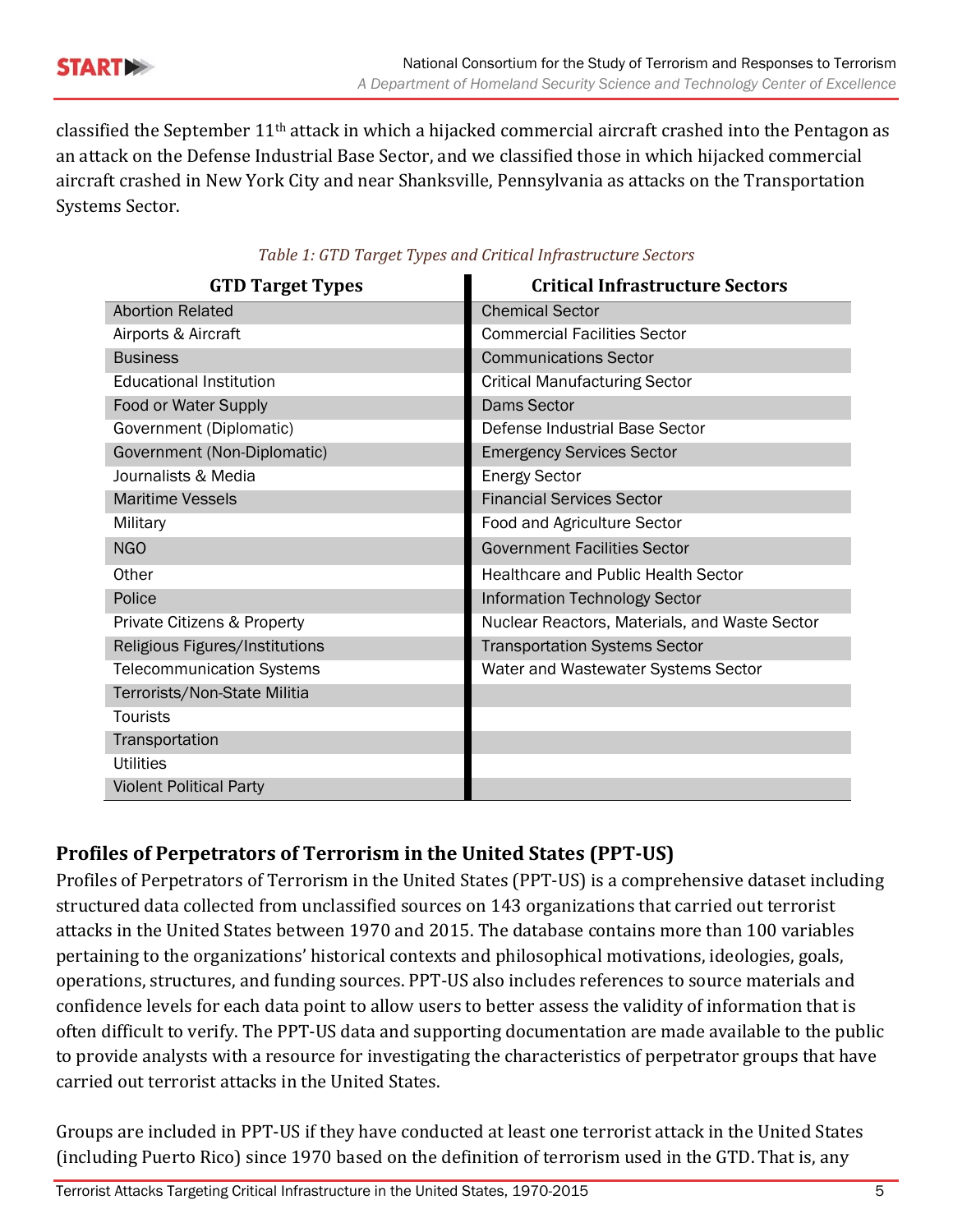group identified in the GTD as a perpetrator of an attack targeting the U.S. homeland is included in PPT-US. Note that groups thought to be suspicious, dangerous, or known to espouse extremist ideology but that have never carried out a terrorist attack against the United States are omitted from PPT-US. Also PPT-US includes only named organizations. Individual perpetrators of terrorist attacks not affiliated with a named organization are not included in the dataset. Finally, groups that have targeted U.S. interests abroad, but not carried out attacks on U.S. soil, are not included.

Additional criteria were developed for including an organization in PPT-US: First, the GTD includes a variable that indicates if there is uncertainty among the coders about whether that incident should be classified as terrorism or, instead, whether it would be more properly classified as another type of violence (e.g., insurgency, inter- or intra-group conflict, or conventional crime). If such uncertainty exists for all of a particular group's activities, the group is excluded from PPT. In addition, when attributing responsibility for specific incidents in the GTD to organizations, the GTD team records whether there is high confidence that an organization is, in fact, responsible for the attack or, conversely, whether the group is only the suspected perpetrator. Only GTD groups for which there is high confidence of responsibility for at least one attack are included in PPT-US. By applying these selection criteria, 143 groups responsible for more than 1,250 terrorist attacks in the United States between 1970 and 2015 are included in PPT-US.

# **Terrorist Attacks on Critical Infrastructure in the United States**



## **Attack Patterns and Lethality**

Figure 1: Total terrorist attacks and attacks targeting critical infrastructure in the United States by year, 1970-2015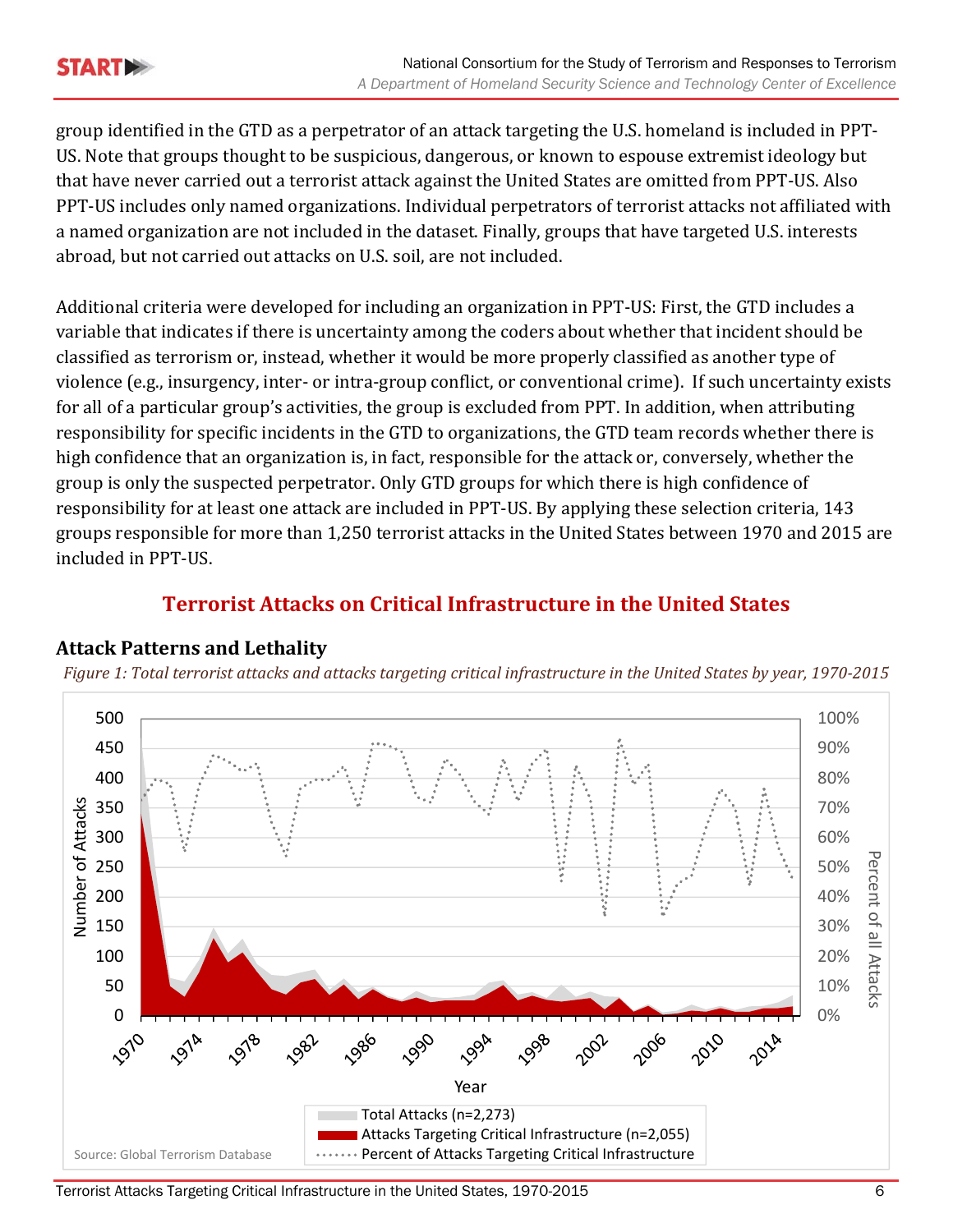

Between 1970 and 2015, 2,723 terrorist attacks took place in the United States, causing a total of 3,570 deaths; of these, 2,055 attacks (75%) targeted critical infrastructure. Figure 1 illustrates that the pattern of attacks that targeted critical infrastructure was consistent with the pattern of attacks overall. That is, the frequency of attacks was highest in the 1970s—in particular, one-third  $(34%)$  of all attacks on critical infrastructure took place between 1970 and 1974—and declined gradually throughout the 1980s, 1990s, and 2000s. 

The 668 terrorist attacks that did not target critical infrastructure involved a variety of target types, but most frequently these targets were classified as private citizens and property (38%), educational institutions  $(24%)$ , religious figures and institutions  $(16%)$ , and journalist and media  $(9%)$ .

The impact of terrorist attacks on critical infrastructure is inherently disruptive; however, the lethality of these attacks also closely mirrored the lethality of attacks in the United States more generally. In particular, the vast majority of terrorist attacks in the United States between 1970 and 2015 were nonlethal, with a few exceptions in which attacks were extraordinarily deadly. In fact, 89 percent of all deaths due to terrorist attacks in the United States during this time period were caused by the 1995 bombing of the Alfred P. Murrah Federal Building in Oklahoma City (5%) and the September 11, 2001 attacks (84%).

Terrorist attacks on critical infrastructure were also paradoxically less likely to be deadly and more likely to be *highly* deadly than attacks that did not target critical infrastructure. As shown in Table 2, more than 90 percent of all attacks that targeted critical infrastructure were non-lethal, compared to just over 80 percent of attacks that did not target critical infrastructure. In contrast, 15 percent of attacks that did not target critical infrastructure resulted in a single death, compared to 5 percent of attacks that did target critical infrastructure. 

| <b>Total Number of Deaths</b>                                                       | <b>Attacks Targeting</b><br><b>Critical Infrastructure</b> |         | <b>Attacks Not Targeting</b><br><b>Critical Infrastructure</b> |         |  |
|-------------------------------------------------------------------------------------|------------------------------------------------------------|---------|----------------------------------------------------------------|---------|--|
|                                                                                     | <b>Number</b>                                              | Percent | <b>Number</b>                                                  | Percent |  |
| 0                                                                                   | 1854                                                       | 93.3%   | 534                                                            | 81.5%   |  |
| 1                                                                                   | 90                                                         | 4.5%    | 96                                                             | 14.7%   |  |
| $2 - 4$                                                                             | 31                                                         | 1.6%    | 20                                                             | 3.1%    |  |
| $5 - 10$                                                                            | $\overline{4}$                                             | 0.2%    | 4                                                              | 0.6%    |  |
| 11-150                                                                              | 4                                                          | 0.2%    | 1                                                              | 0.1%    |  |
| >150                                                                                | 4                                                          | 0.2%    |                                                                | 0.0%    |  |
| <b>Total</b>                                                                        | 1986                                                       | 100.00% | 655                                                            | 100.00% |  |
| Note: Total number of deaths is unknown for 3% of all attacks in the United States. |                                                            |         |                                                                |         |  |
| Source: Global Terrorism Database                                                   |                                                            |         |                                                                |         |  |

#### *Table 2: Lethality of Terrorist Attacks in the United States, 1970‐2015*

There are a number of reasons an attack may be non-lethal, including the possibility that it was attempted, but unsuccessful—either the attack failed on its own or was thwarted by others. In other cases the attack was not intended to be deadly, but instead to cause property damage rather than loss of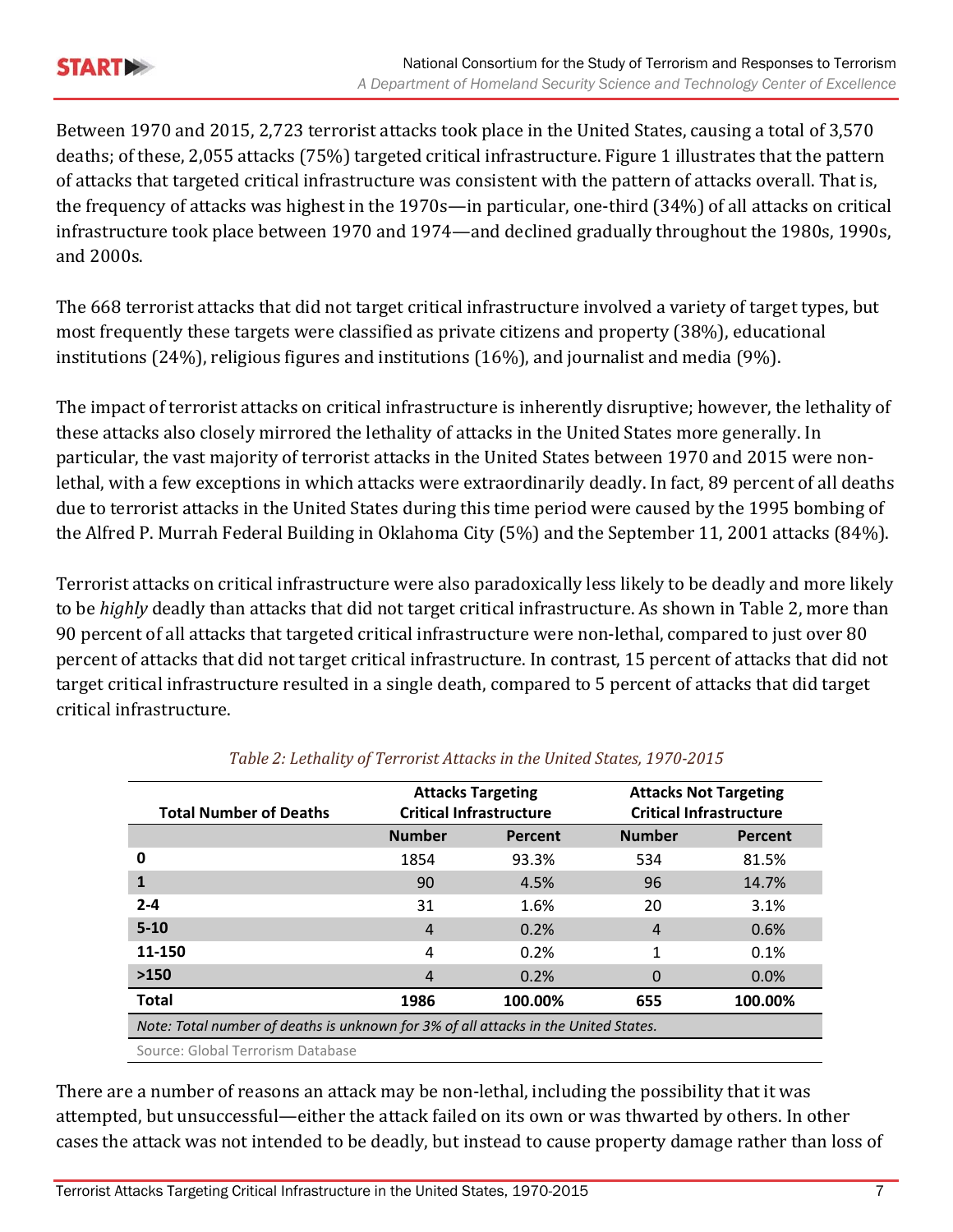

life. In light of this, the discrepancy here between attacks that targeted critical infrastructure and those that did not may reflect a tendency for attacks against private citizens and property, educational institutions, religious figures and institutions, and journalists and the media to target specific individuals rather than buildings or places where large numbers of people congregate. Although relatively few attacks overall resulted in more than 10 deaths, those that did were disproportionately likely to target critical infrastructure. 

# **Terrorist Attacks on Critical Infrastructure Sectors**

Among the terrorist attacks that did target critical infrastructure, certain sectors were impacted more than others. Between 1970 and 2015, more than two-thirds (68%) of all attacks on critical infrastructure in the United States targeted the commercial facilities  $(22%)$ , government facilities  $(21%)$ , healthcare and public health  $(14%)$ , and financial services  $(11%)$  sectors. Figure 2 shows the distribution of all attacks across critical infrastructure sectors, each of which I discuss in greater detail below.



*Figure 2: Terrorist Attacks on Critical Infrastructure in the United States, 1970‐2015 (n=2,055)*

#### **Commercial Facilities Sector**

The commercial facilities sector suffered the highest number of attacks between 1970 and 2015, with 454 attacks, causing 39 total deaths. Note that this does not include the implications of the September 11, 2001 attacks on the commercial facilities sector. As noted above, these attacks were classified as having targeted the transportation systems and defense industrial base sectors. Attacks on commercial facilities took place each year between 1970 and 2015, with the sole exception of 2007.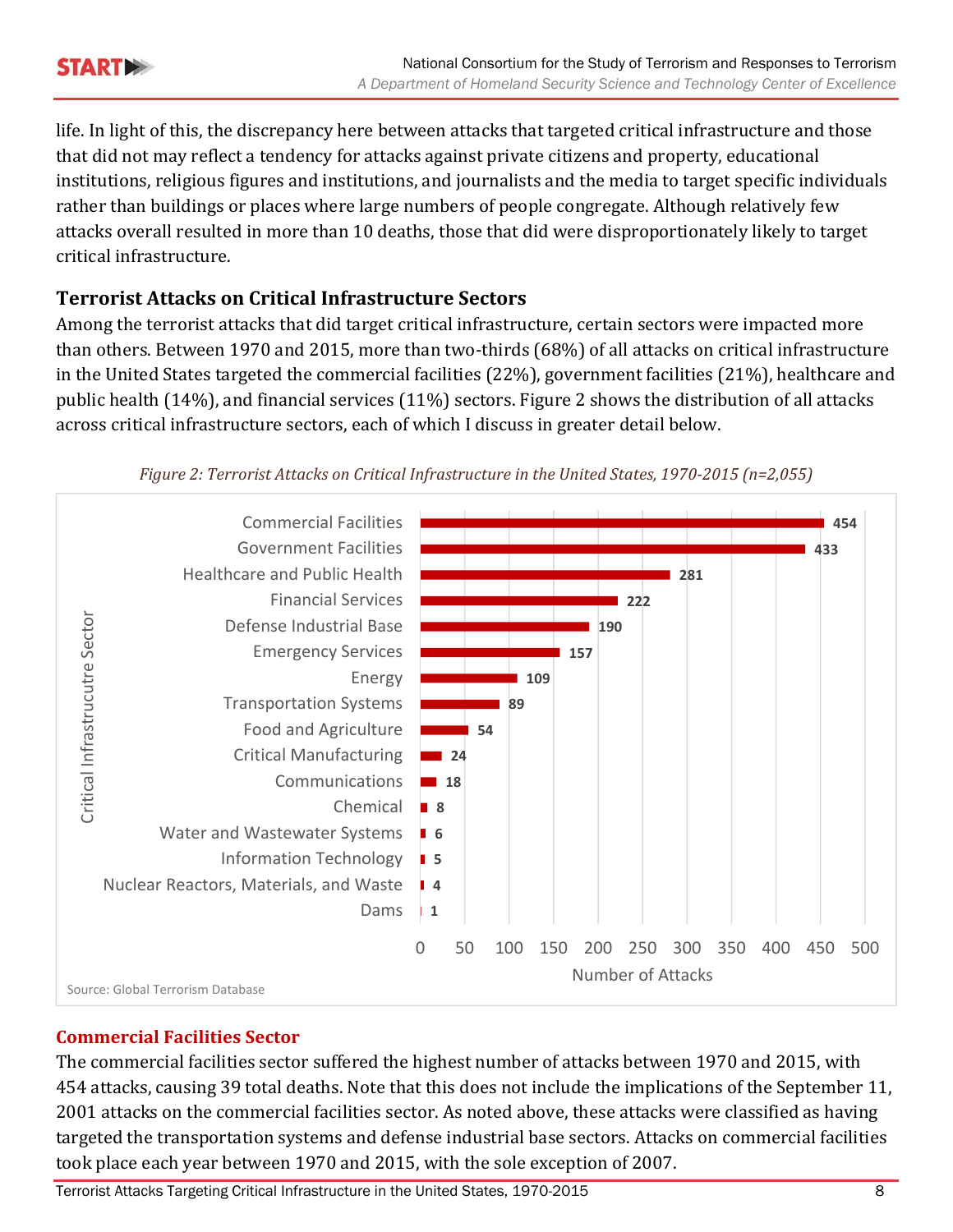The vast majority (95%) of attacks on commercial facilities were non-lethal, and the deadliest attack took place in 1973, when seven victims and one assailant, a black nationalist, were killed in an attack at a hotel in New Orleans, Louisiana. While most attacks on commercial facilities were non-lethal, more than 1,500 people were wounded in such attacks between 1970 and 2015. These include the 1993 bombing at the World Trade Center in New York City, which injured at least 1,000 people; the 2014 bombings at the Boston Marathon in Massachusetts, which injured more than 260 people; and the 1996 bombing at Centennial Olympic Park in Atlanta, Georgia, which injured more than 100 people. In addition, 89 percent of the terrorist attacks on commercial facilities resulted in some property damage.

As Figure 3 shows, the commercial facilities targeted were nearly all classified as businesses (86%), including most frequently retail stores (36% of all attacks on commercial facilities), industrial facilities or factories  $(12\%)$ , entertainment, cultural or sports venues  $(10\%)$ , and hotels  $(5\%)$ . The remaining targets were very diverse, each comprising less than 5 percent of the total.



The tactics used in these attacks were primarily bombings  $(55%)$  and facility/infrastructure attacks  $(40%)$ , in which the primary objective is to cause damage to non-human targets, excluding the use of explosives. Facility attacks typically involve arson. Less than 3 percent of the attacks on commercial facilities were armed assaults; and kidnappings, barricade incidents, unarmed assaults, assassinations each comprised less than 1 percent of the total.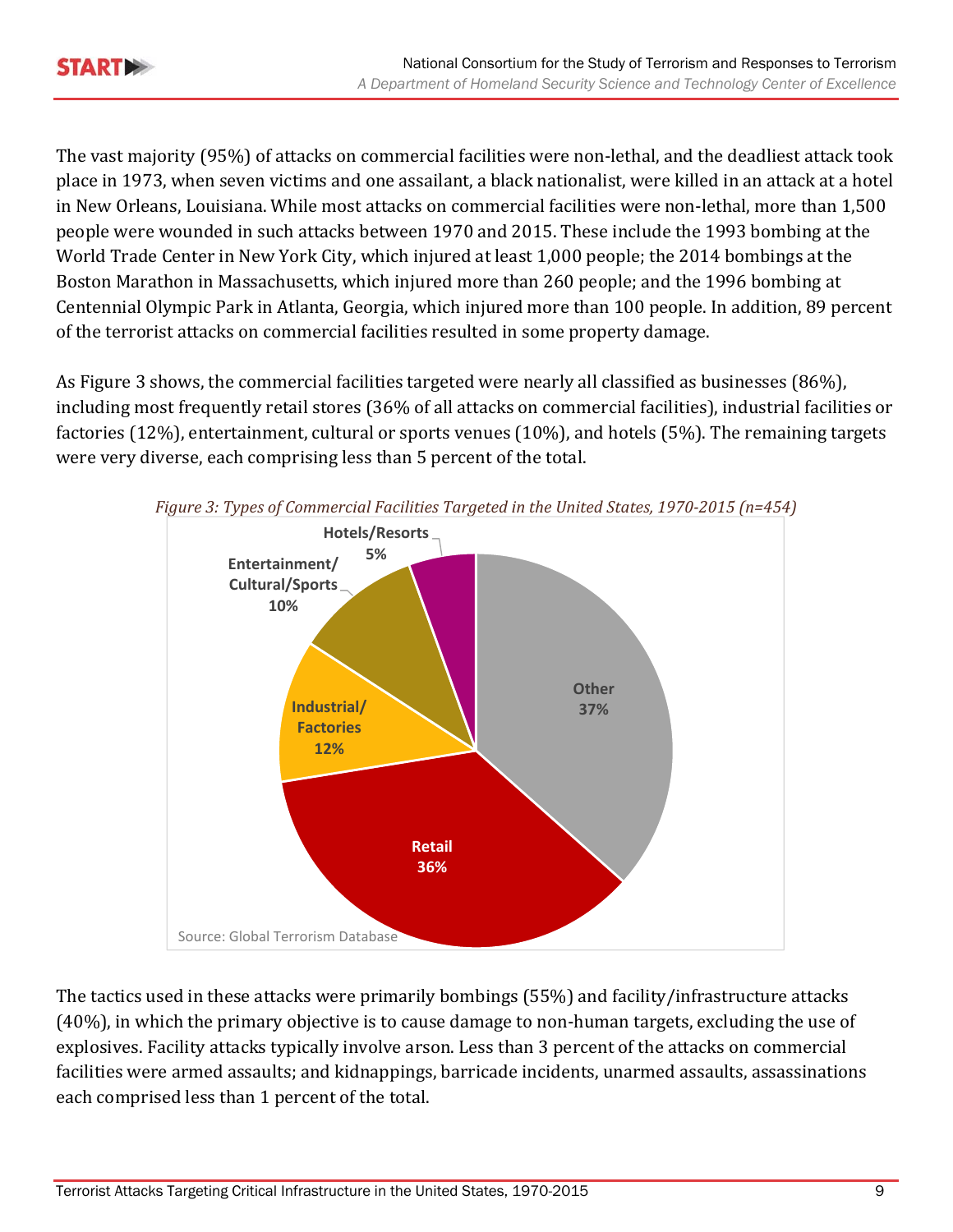

For nearly one-fifth (19%) of the terrorist attacks on commercial facilities in the United States between 1970 and 2015 no information about the perpetrator(s) was reported in source materials. Among the remaining cases, more than 70 perpetrator organizations and generic designations (e.g., "Cuban Exiles") were identified, as well as unaffiliated individual perpetrators. The two organizations responsible for the most attacks were the Earth Liberation Front (11%) and the Animal Liberation Front (9%), which were primarily active in the 1990s and 2000s. Two Puerto Rican independence groups active in the 1970s— Fuerzas Armadas de Liberacion Nacional (FALN) and the Armed Revolutionary Independence Movement (MIRA)—followed, with 8 percent and 7 percent, respectively. The remaining attacks were carried out by groups and organizations representing a variety of ideological influences, including left-wing extremists, right-wing extremists, black nationalists, white supremacists, Jewish extremists, environmentalists, and anti‐Castro Cuban extremists. 

#### **Government Facilities Sector**

Terrorist attacks targeting government facilities in the United States also took place nearly every year between 1970 and 2015, with 433 attacks in total. These attacks caused 210 deaths and more than 780 people injured. The majority of these deaths (80%) and injuries (83%) occurred as a result of the 1995 bombing of the Alfred P. Murrah federal building in Oklahoma City. An additional 7 percent of deaths and 3 percent of injuries took place in 2015 when assailants inspired by the Islamic State of Iraq and the Levant (ISIL) carried out an armed assault at a local government facility in San Bernardino, California the second-deadliest attack against a government facility during this time period. Like terrorist attacks on commercial facilities, 95 percent of all attacks on government facilities were non-lethal.

The most frequently targeted types of government targets were general government buildings and offices (42%), followed by diplomatic targets (e.g., embassies and consulates, diplomatic personnel, and international organizations; 32%). An additional 10 percent of terrorist attacks on government facilities impacted targets associated with the courts system, (e.g., court buildings, judges, and attorneys); 6 percent targeted government personnel; and 4 percent were aimed at politicians and political party targets. 

Figure 4 shows the types of terrorist attacks in the United States that targeted government facilities. Compared to terrorist attacks on commercial facilities, attacks on government facilities were somewhat more likely to involve bombings  $(62\%$  compared to  $55\%$ ), but half as likely to involve facility/infrastructure attacks (20% compared to 40%). Attacks on the government facilities sector were also much more likely to involve tactics focused particularly on people: armed assaults (7%), assassinations  $(6\%)$ , and unarmed assaults (including the use of chemical and biological agents;  $3\%$ ). Barricade incidents and kidnappings each comprised less than 1 percent of terrorist attacks targeting the government facilities sector.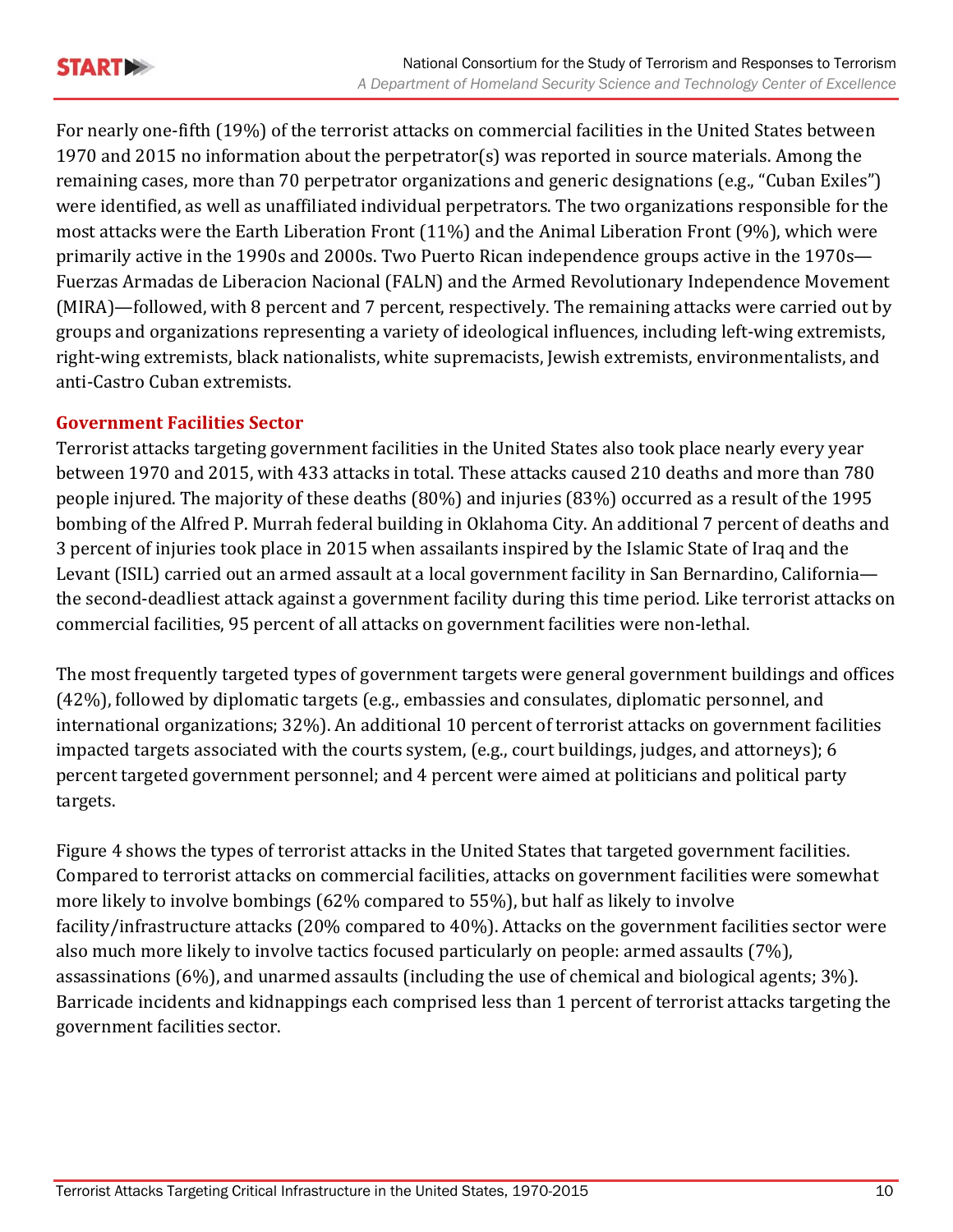



*Figure 4: Tactics of Terrorist Attacks on Government Facilities in the United States, 1970‐2015 (n=433)*

For 20 percent of the terrorist attacks on government facilities in the United States between 1970 and 2015, no information about the perpetrator was reported in source materials. The remaining attacks were carried out by operatives of more than 80 perpetrator groups and generic designations, as well as unaffiliated individuals with a variety of ideological influences. These perpetrators of attacks on government facilities were diverse, perhaps even more so than the perpetrators of attacks on commercial facilities. The most common perpetrator designation identified is "left-wing militants," who were responsible for 14% of the attacks on government facilities, all of which took place in the early 1970s. The second most common perpetrator designation is "Unaffiliated individual(s)" (11%) which refers to assailants who were not known to be associated with a formal organization but were acting in pursuit of one or more ideological goals. This category includes both the 1995 bombing in Oklahoma City and the 2015 assault in San Bernardino. The most prolific formal organization responsible for terrorist attacks on government facilities in the United States was the Jewish Defense League (JDL). The JDL was active in the 1970s and 1980s, and carried out 6 percent of all attacks against government targets.

#### **Healthcare and Public Health Sector**

The healthcare and public health sector was targeted in 281 terrorist attacks between 1970 and 2015; however, the pattern of these attacks over time differed significantly from the overall trend. Nearly threequarters of the attacks targeting healthcare and public health facilities (73%) took place between the mid-1980s and mid-1990s—specifically, 1984 to 1997. Nearly all (97%) of the terrorist attacks targeting the healthcare and public health sector in the United States were non-lethal. Combined, these attacks resulted in a total of 12 deaths and 41 people injured.

Unlike the other most frequently targeted critical infrastructure sectors (commercial and government facilities), attacks on healthcare were almost exclusively focused on a single type of target—abortion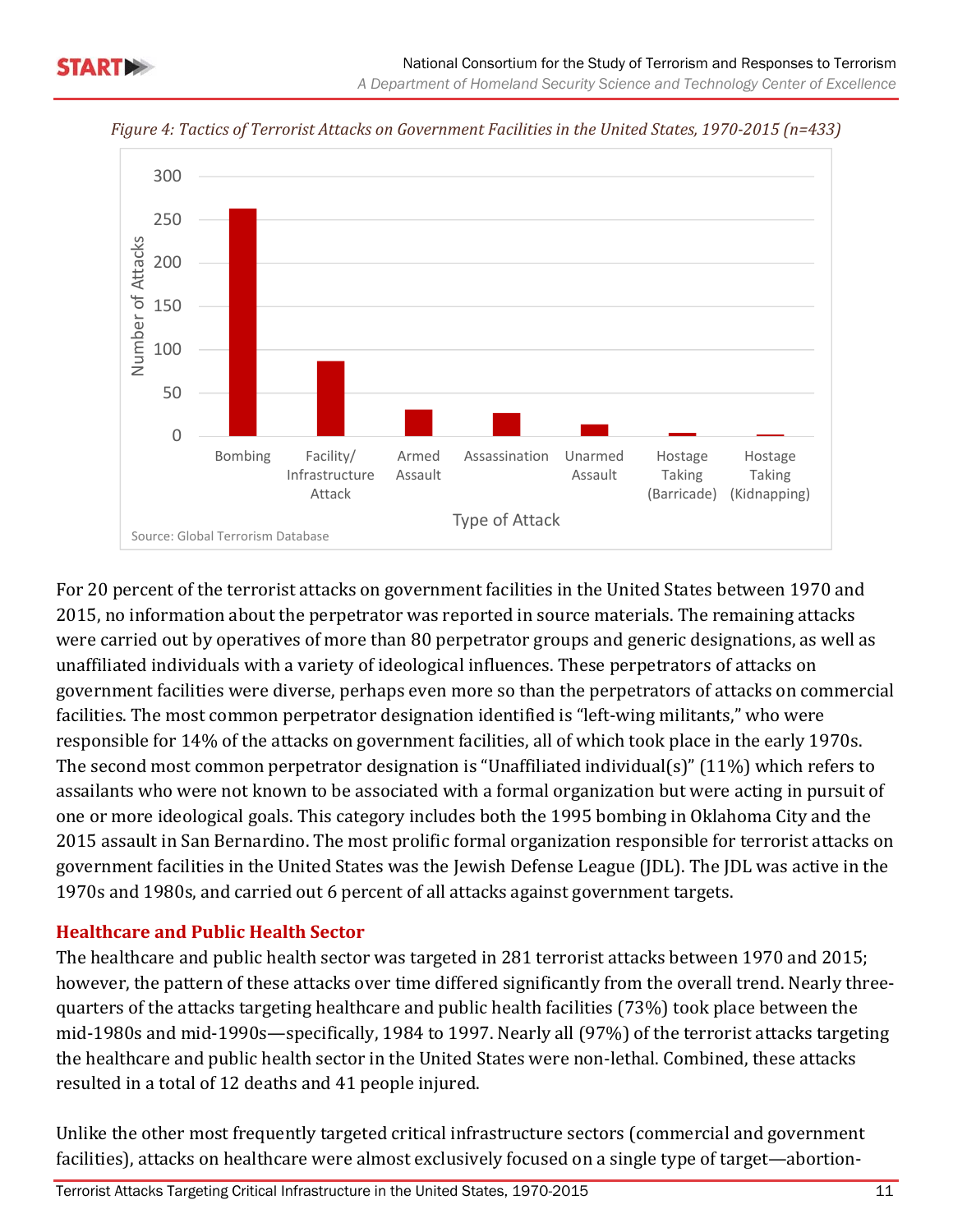related facilities and personnel. Abortion-related targets—primarily clinics—comprised at least 95 percent of all attacks on the healthcare and public health sector in the United States between 1970 and 2015. An additional 4 percent of these attacks targeted clinics and laboratories more generally.

Accordingly, of the cases for which information about perpetrators was reported in source materials (86% of all attacks on the healthcare sector), 88 percent were attributed to generically identified antiabortion activists or individuals unaffiliated with a particular organization, but nonetheless motivated by anti-abortion ideology. Anti-abortion groups including Army of God (8%), the Christian Liberation Army  $(1\%)$ , and Phineas Priesthood  $(0.4\%)$  were also identified as perpetrators. Finally, one attack in 1970 was attributed to unspecified revolutionary leftists; one attack in 1971 was attributed to the leftist group Students for a Democratic Society; one attack in 1979 was attributed to the anti-Castro Cuban group Omega-7; and one attack in 2003 was attributed to the Animal Liberation Front (ALF).

Figure 5 illustrates the weapons used in terrorist attacks on the healthcare and public health sector. Nearly two-thirds (72%) of the attacks on healthcare targets in the United States between 1970 and 2015 involved incendiary weapons, including arson materials, gasoline, and alcohol. An additional 20 percent involved explosives, 6 percent involved firearms, and a small number of attacks—2 percent of the total involved other weapon types such as "melee" weapons (e.g., sharp or blunt objects), vehicles, and biological weapons (specifically, anthrax).



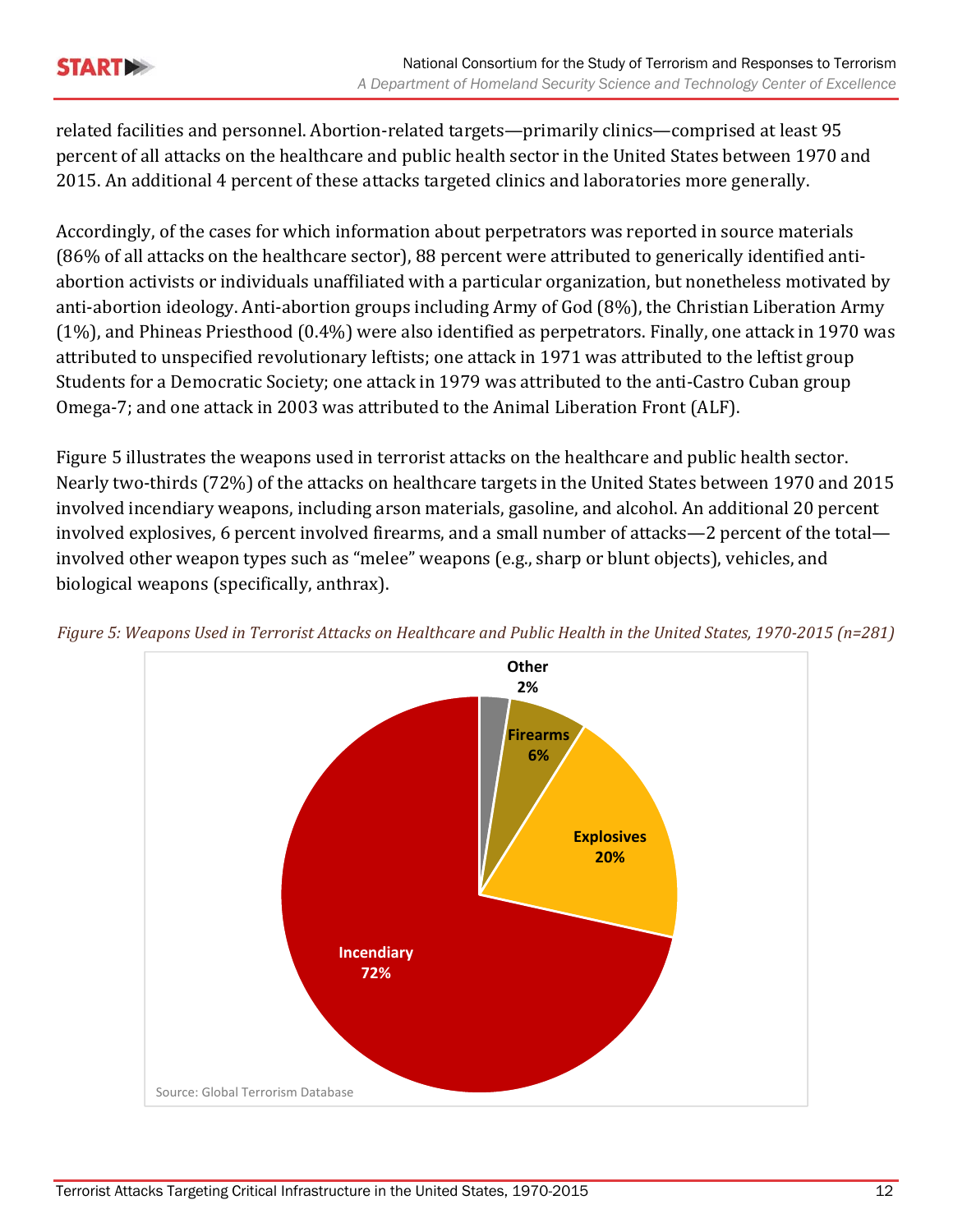Ten of the 12 people killed in terrorist attacks against healthcare and public health targets in the United States were killed by firearms. This figure includes the deadliest single terrorist attack against a healthcare facility in the United States—the 2015 attack in which an assailant attacked a Planned Parenthood facility in Colorado Springs, Colorado, killing three people. In addition, it includes the first death as a result of a bombing at an abortion clinic—a security guard killed in 1998—as well as one person who died as a result of becoming infected with inhalation anthrax in 2001 at a hospital in New York City. Note that although this last incident took place in the context of a series of attacks involving anthrax in the United States in September and October 2001, the exact circumstances surrounding this particular case are unclear.

#### **Financial Services Sector**

The financial services sector in the United States was targeted by terrorists 222 times between 1970 and 2002; however, no terrorist attacks on this sector took place between 2003 and 2015. This does not include the attacks in New York City on September 11, 2001 which, as stated above, were classified as having targeted the Transportation Sector despite having implications for numerous critical infrastructure sectors. Of these, 221 attacks targeted banks or armored trucks, and one involved an attempted bombing at a Diebold office building in Seattle in 1977. Ten people, including one perpetrator, were killed in these attacks.

| <b>Perpetrator Group</b>                         | <b>Attacks</b> | <b>Years Active</b> |
|--------------------------------------------------|----------------|---------------------|
| Fuerzas Armadas de Liberacion Nacional (FALN)    | 32             | 1974 -- 1982        |
| Left-Wing Militants                              | 28             | 1970 -- 1972        |
| Aryan Republican Army                            | 16             | 1994 -- 1995        |
| <b>Black Liberation Army</b>                     | 12             | 1971 -- 1974        |
| United Freedom Front (UFF)                       | 11             | 1975 -- 1984        |
| <b>Weather Underground</b>                       | 10             | 1970 -- 1975        |
| <b>Macheteros</b>                                | 9              | 1981 -- 1998        |
| May 19 Communist Order                           | 8              | 1976 -- 1981        |
| <b>Chicano Liberation Front</b>                  | 8              | 1971 -- 1975        |
| Independent Armed Revolutionary Commandos (CRIA) | 5              | 1977 -- 1977        |
| George Jackson Brigade                           | 5              | 1976 -- 1977        |
| Source: Global Terrorism Database                |                |                     |

*Table 3: Most Frequent Perpetrators of Terrorist Attacks on the Financial Services Sector, 1970‐2002*

The majority of the terrorist attacks that targeted financial institutions were bombings  $(61%)$ , followed by hostage taking (barricade) events (19%), facility/infrastructure attacks (11%), and armed assaults (9%). Table 3 shows the perpetrator groups and organizations that were responsible for the most attacks that targeted the financial services sector. Many of the barricade events and armed assaults involved robberies of banks and armored trucks carried out by organizations in pursuit of an ideological goal, including the Aryan Republican Army, the United Freedom Front, and the May 19 Communist Order. Other groups relied more heavily upon bombings, including the Puerto Rican nationalist group FALN (Fuerzas Armadas de Liberacion Nacional), the Weather Underground, the Chicano Liberation Front, and left-wing militants not known to be affiliated with a particular organization.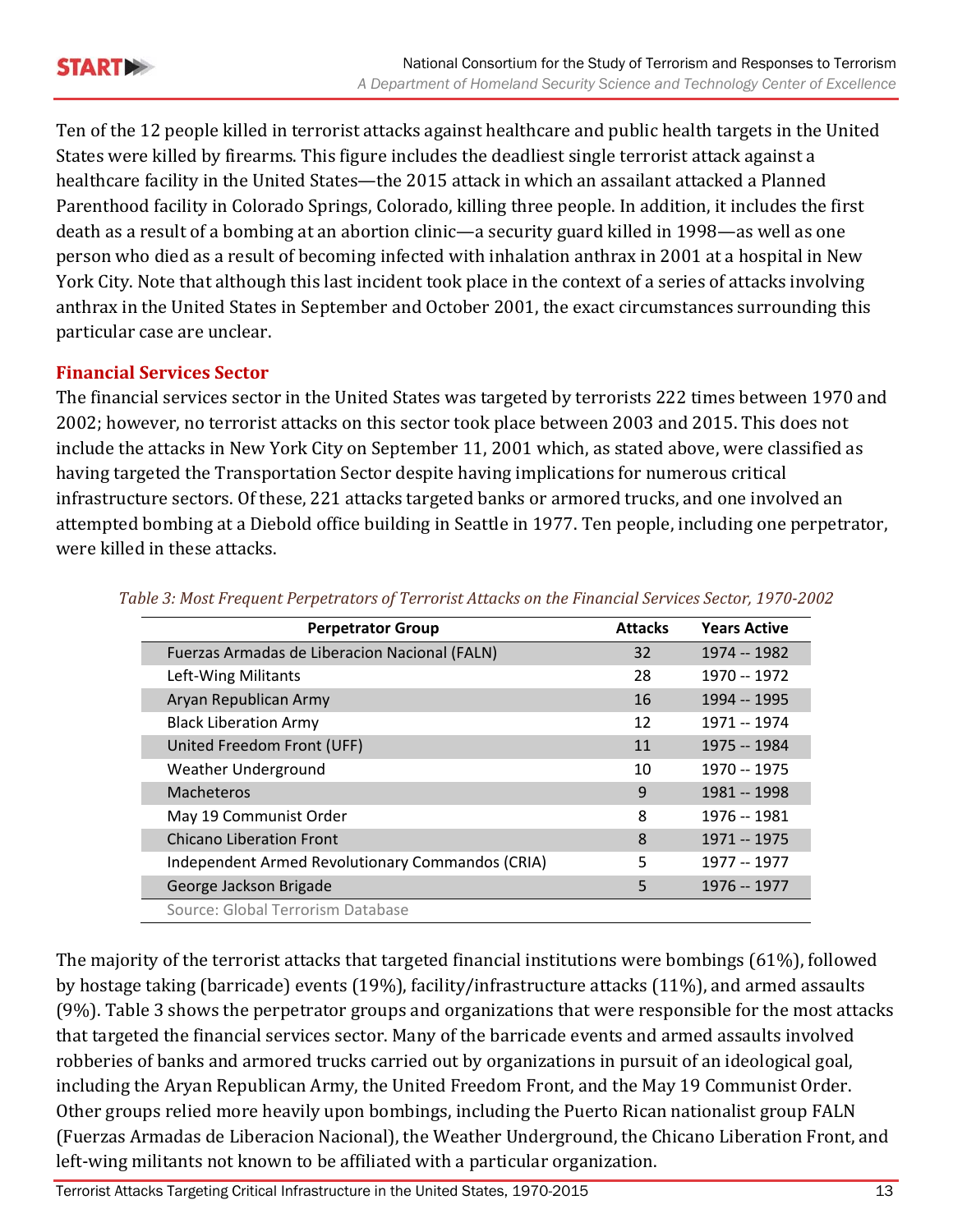

#### **Defense Industrial Base Sector**

Between 1970 and 2015, 190 terrorist attacks targeted the defense industrial base sector in the United States, resulting in a total of 219 deaths. The deadliest of these attacks took place when al-Qa'ida targeted Department of Defense headquarters at the Pentagon in Arlington, Virginia, on September 11, 2001, killing a total of 189 people and injuring more than 100 others. Thirteen people were killed in 2009 when Maj. Nidal Hasan opened fire on soldiers at Foot Hood in Killeen, Texas. In 2015, five military personnel were killed in one of two armed assaults carried out in Chattanooga, Tennessee by Mohammad Youssuf Abdulazeez, who was ultimately shot and killed by authorities. Two attacks in Puerto Rico in the 1970s each killed two Navy personnel, and in seven attacks on defense targets a single victim was killed. Six of these attacks took place between 1970 and 1982, and one occurred at a recruiting facility in Little Rock, Arkansas, in 2009.

More than half of all attacks that targeted the defense industrial base sector in the United States (52%) took place in 1970 and 1971, when many perpetrators were motivated by opposition to the Vietnam War. The number of attacks against military targets dropped from 67 in 1970 to 32 in 1971 to 3 in 1972 to zero in 1973. During this time period, perpetrators of these attacks were identified as left-wing militants and student radicals. Few attacks were carried out by assailants affiliated with more formally identified organizations such as the Weather Underground.

In the late 1970s and 1980s, perpetrators of attacks targeting the defense industrial base sector were more commonly Puerto Rican nationalist organizations, including FALN, Revolutionary Commandos of the People (CRP), Los Macheteros, and the Organization of Volunteers for the Puerto Rican Revolution. From 1978 to 2001, 73 percent of terrorist attacks against defense industrial base targets (51 attacks) took place in Puerto Rico.

Ten of the 15 attacks in which perpetrators targeted the defense industrial base sector between 2000 and 2015 were carried out by individuals who were not formally affiliated with terrorist organizations. Many of these perpetrators were motivated by radical Islamist ideology and—like the anti-war perpetrators of terrorism the early 1970s—were opposed to United States military intervention in Iraq and Afghanistan, and in one case, Kosovo.

The most common types of targets among terrorist attacks against the defense industrial base sector were military recruiting stations  $(44%)$  and military bases or headquarters  $(34%)$ . An additional 10 percent of attacks on defense targets were against military transportation or patrols. Figure 6 shows the variation over time in weapons used in terrorist attacks against the defense industrial base sector. The progression from the use of primarily explosives and incendiaries in the 1970s, 1980s, 1990s, and 2000s to the use of firearms in the first six years of the 2010s generally reflects shifting patterns of weapon usage in terrorist attacks against all types of targets in the United States.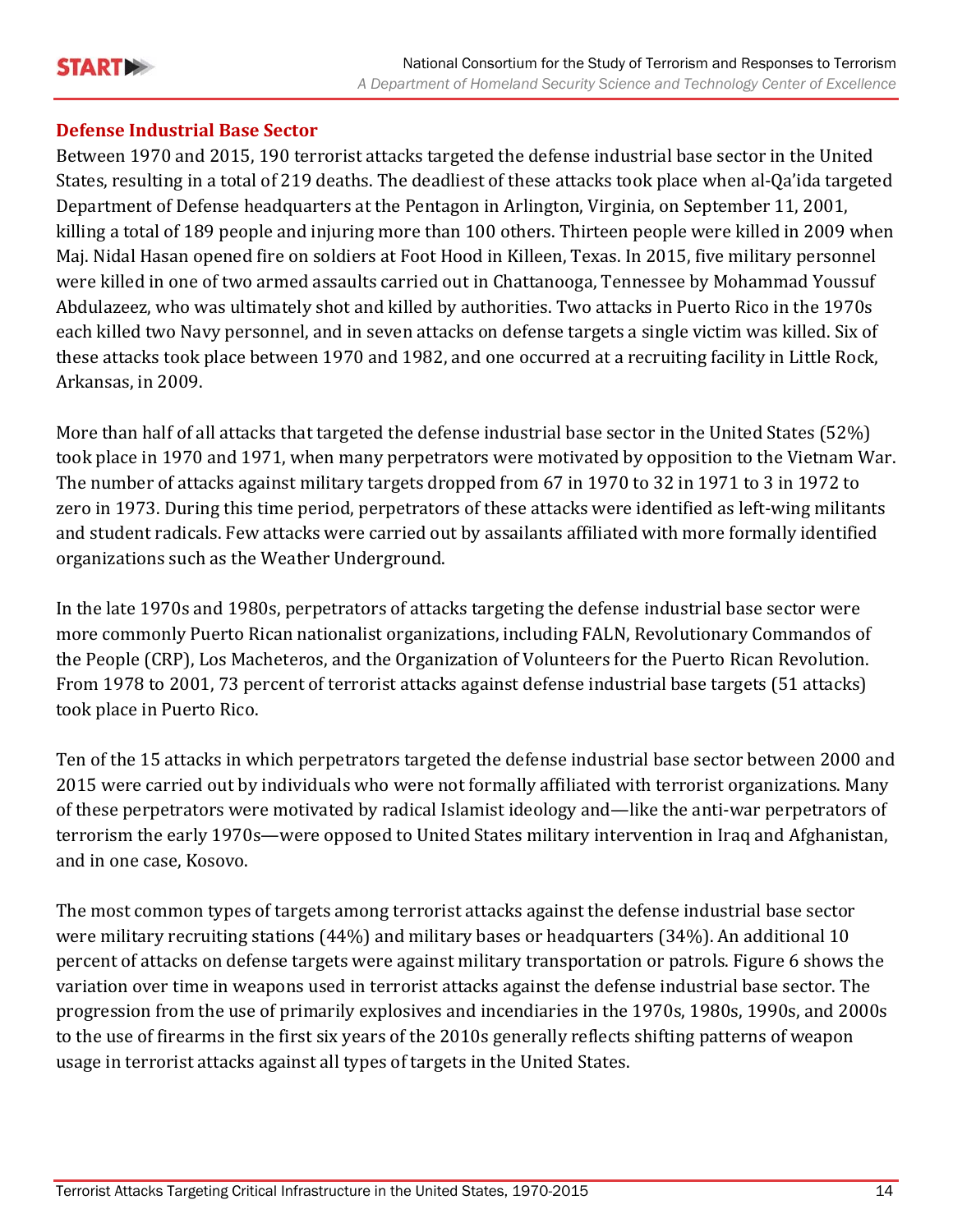



*Figure 6: Weapons Used in Terrorist Attacks on Defense Targets in the United States, by decade (n=190)*

#### **Emergency Services Sector**

Between 1970 and 2014, 157 terrorist attacks directly targeted the emergency services sector, killing 57 people. These attacks do not include the attacks of September 11, 2001, which were classified as having targeted the transportation sector and the defense industrial base sector. Nor, does it include other attacks that have impacted the emergency services sector due to its role in security and emergency response. Following an increase in attacks against the emergency services sector, from two attacks that killed two people in 2013 to six attacks that killed 10 people in 2014, there were no terrorist attacks that directly targeted the emergency services sector in 2015.

The vast majority of attacks on the emergency services sector (96%) targeted the police—including both police officers and patrols (60%) and police buildings (36%). In addition, three attacks targeted educational institutions (campus police); two attacks targeted firefighters; and two attacks targeted the personal property of individuals affiliated with policing.

Although there is often overlap in ideological classifications, the perpetrators of attacks targeting the emergency services sector include groups and organizations primarily motivated by extreme left-wing ideology (74%), extreme right-wing ideology (3%), nationalist/separatist ideology (14%), and singleissues (2%), shown in Figure 7. In addition, 7 percent of these attacks were carried out by individuals not affiliated with a particular organization. The ideological motivations of these unaffiliated individuals include anti-government, anti-police, and anti-immigration beliefs, as well as radical Islamist ideology.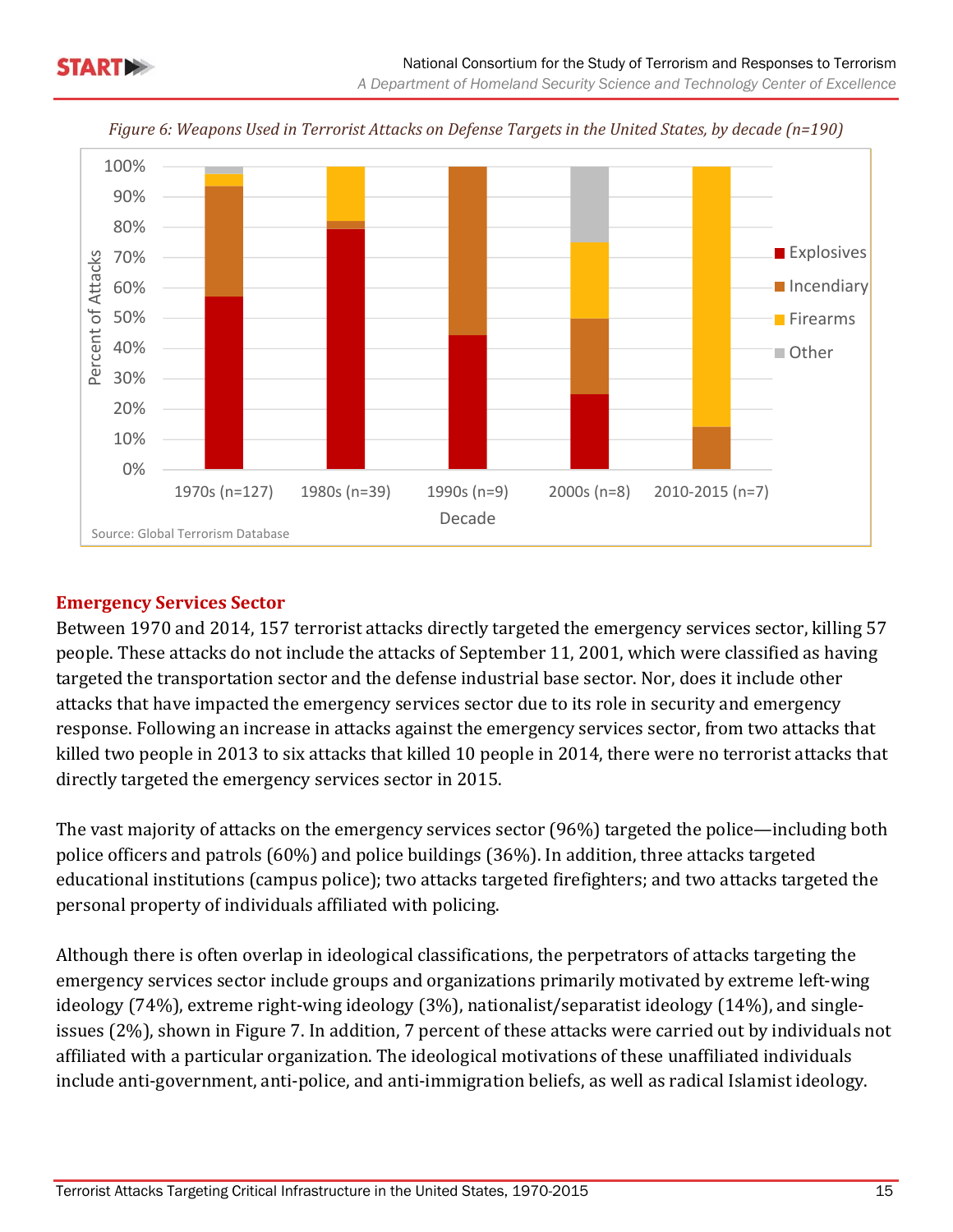



The extreme left-wing organizations that targeted the emergency services sector include the Black Liberation Army, the Weather Underground, and the New World Liberation Front, all of which were active in the 1970s. The extreme right-wing organizations include Posse Comitatus and Aryan Nation, active in the 1980s, a group called Organization 544 that was active in the 1990s, and perpetrators that self-identified with the Sovereign Citizen movement in the 2010s. The nationalist/separatist organizations were primarily Puerto Rican groups active in the 1970s and 1980s, including FALN, Los Macheteros, and the Independent Armed Revolutionary Commandos (CRIA). Single issue organizations that attacked the emergency services sector include an anti-Castro group called the National Integration Front (FIN) and the anti-war People's Liberation Army (United States), both active in the 1970s, as well as the Earth Liberation Front (ELF), which carried out an attack in the 2000s.

#### **Energy Sector**

There were 109 terrorist attacks that targeted the energy sector between 1970 and 2014; none occurred in 2015. Because these attacks were primarily focused on property and infrastructure, they resulted in zero fatalities. Two-thirds of the attacks on the energy sector (70%) took place in the 1970s; 20 percent took place in the 1980s; 5 percent took place in the 1990s; 2 percent took place between 2000 and 2010; and 3 percent took place between 2011 and 2015.

The targets of terrorist attacks on the energy sector included electrical, gas, and oil infrastructure, and in some cases corporate office space belonging to energy companies. Figure 8 illustrates the particular types of targets. Electricity infrastructure and corporations comprised 53 percent of all attacks on energy targets; 6 percent targeted oil infrastructure or oil companies; 2 percent of the attacks targeted gas infrastructure or gas companies; and the remaining 39 percent targeted infrastructure or corporate office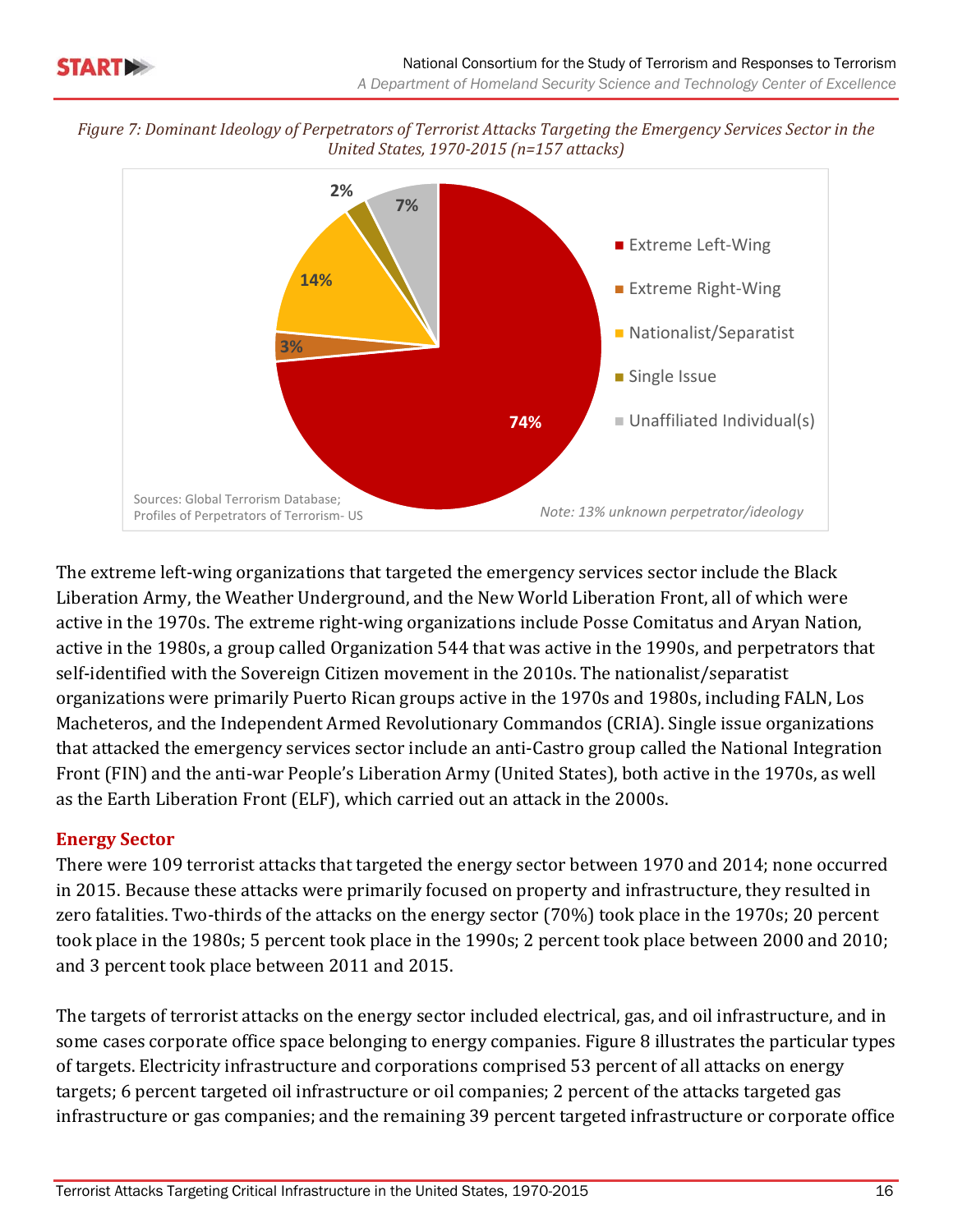

space that was either associated with unspecified or mixed usage (e.g., property belonging to Pacific Gas and Electric (PG&E)).

Figure 8: Types of Energy Facilities/Infrastructure Targeted by Terrorist Attacks in the United States, 1970-2015 *(n=109)*



These attacks—98 percent of which were bombings  $(85%)$  or facility/infrastructure attacks  $(13%)$  were often carried out by unidentified offenders. For one-quarter of all attacks on energy targets, no information about the identity of the perpetrators was identified in source materials. This is consistent with attacks that are more likely to target property and infrastructure. Often the perpetrators were not at the scene at the time of the attack; in some cases they planted an explosive or incendiary device and left. Among the attacks for which perpetrators were identified, more than one-third (34%) were attributed to the New World Liberation Front (NWLF). The NWLF was an extreme left-wing organization that carried out more than 20 bombings targeting the energy sector between 1970 and 1978, primarily aimed at electrical infrastructure belonging to PG&E in California. The remaining attacks were carried out by more than 30 different groups or organizations representing a variety of ideological motivations: extreme leftwing, extreme right-wing, environmentalism, Puerto Rican nationalism, and the anti-Castro movement. Nearly all of the perpetrator groups identified were responsible for one or two attacks against the energy sector rather than a prolonged pattern like that of the NWLF.

#### **Transportation Systems Sector**

Between 1970 and 2015 there were 89 terrorist attacks that targeted the transportation systems sector, including the attacks on September 11, 2001. As noted above, although all four of the September  $11<sup>th</sup>$ attacks targeted aircraft, they impacted a number of other critical infrastructure sectors as well. Three of the attacks—those in which planes crashed in New York and Pennsylvania—have been classified as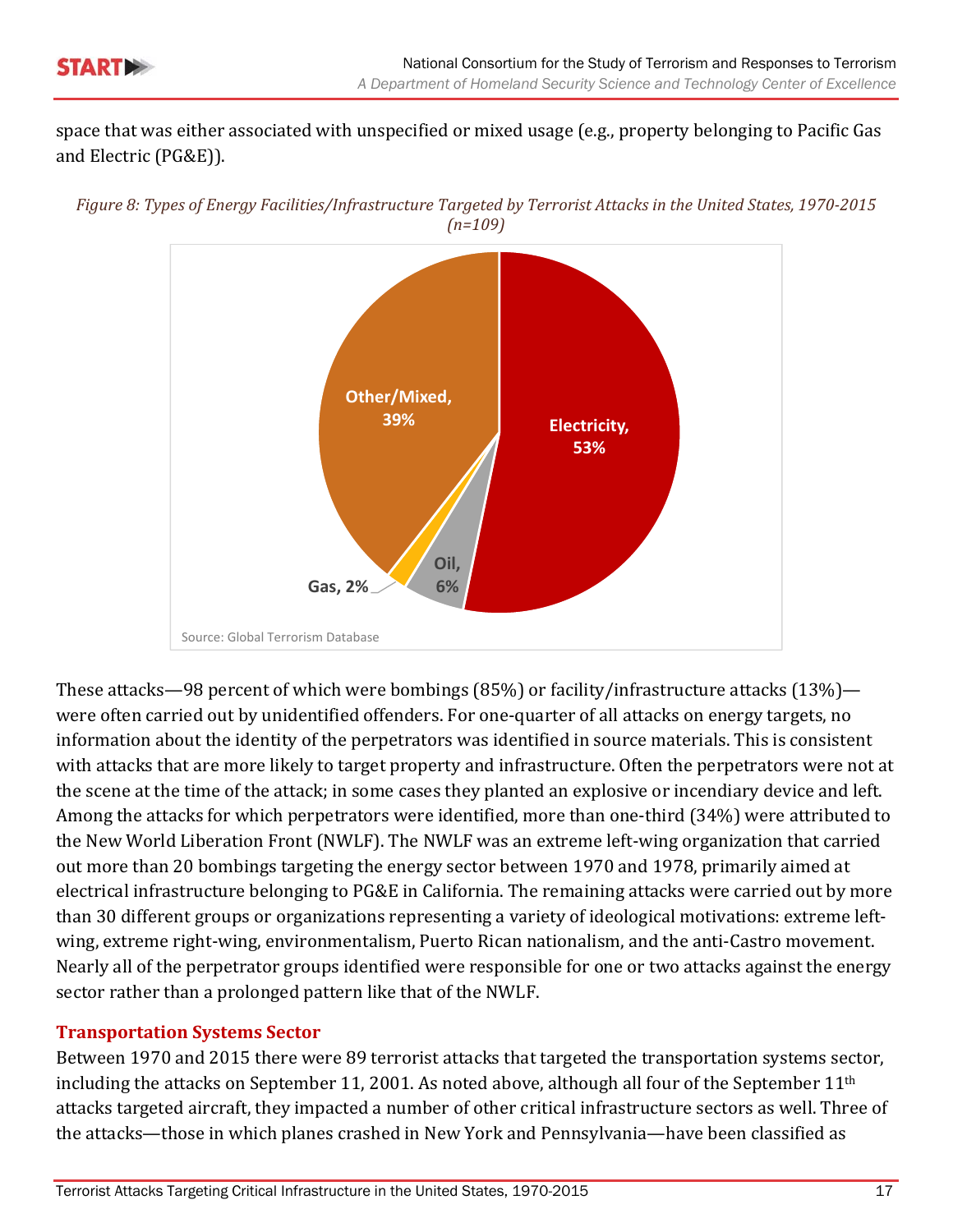attacks against the transportation systems sector, while the one that targeted the Pentagon in Virginia was classified as an attack against the defense industrial base sector.

In addition to these, 10 other attacks targeting the transportation systems sector were lethal. In 1975 perpetrators who were suspected to be Croatian nationalists detonated explosives at a terminal at La Guardia Airport in New York, killing 11 people and wounding 74 others. Two attacks at Los Angeles International Airport (LAX) ticket counters each resulted in three deaths—one involving an explosive device in 1974 and one involving a shooting in 2002. Seven attacks each resulted in one death. The targets of these included a Cuban fishing vessel (1976), Grand Central Terminal in New York City (1976), the Pan American Airlines (Pan Am) terminal at John F. Kennedy International Airport (1981), a Pan Am flight landing in Honolulu, Hawaii (1982), an Amtrak train in Arizona (1995), and most recently two attacks targeting Transportation Security Agency (TSA) agents in 2013 at LAX and 2015 in New Orleans, Louisiana. 



Figure 9: Successful and Unsuccessful Attacks that Targeted Transportation Systems in the United States, 1970-2015 *(n=89)*

Figure 9 shows the types of tactics that perpetrators used in attacks targeting transportation systems in the United States, divided into successful and unsuccessful attacks. Note that in order to classify the success of attacks we evaluate the extent to which *the intended tactic happened*, once the perpetrator was "out the door" attempting to execute the attack. This definition of success is therefore not a reflection of whether the attackers achieved their ultimate goals, but instead is intrinsically linked to the type of attack. For example, a bombing was successful if the bomb detonated (even if it did not achieve the intended amount of destruction), but unsuccessful if it failed to detonate or was defused harmlessly by authorities. In contrast, a hijacking was successful if the perpetrators successfully gained control of the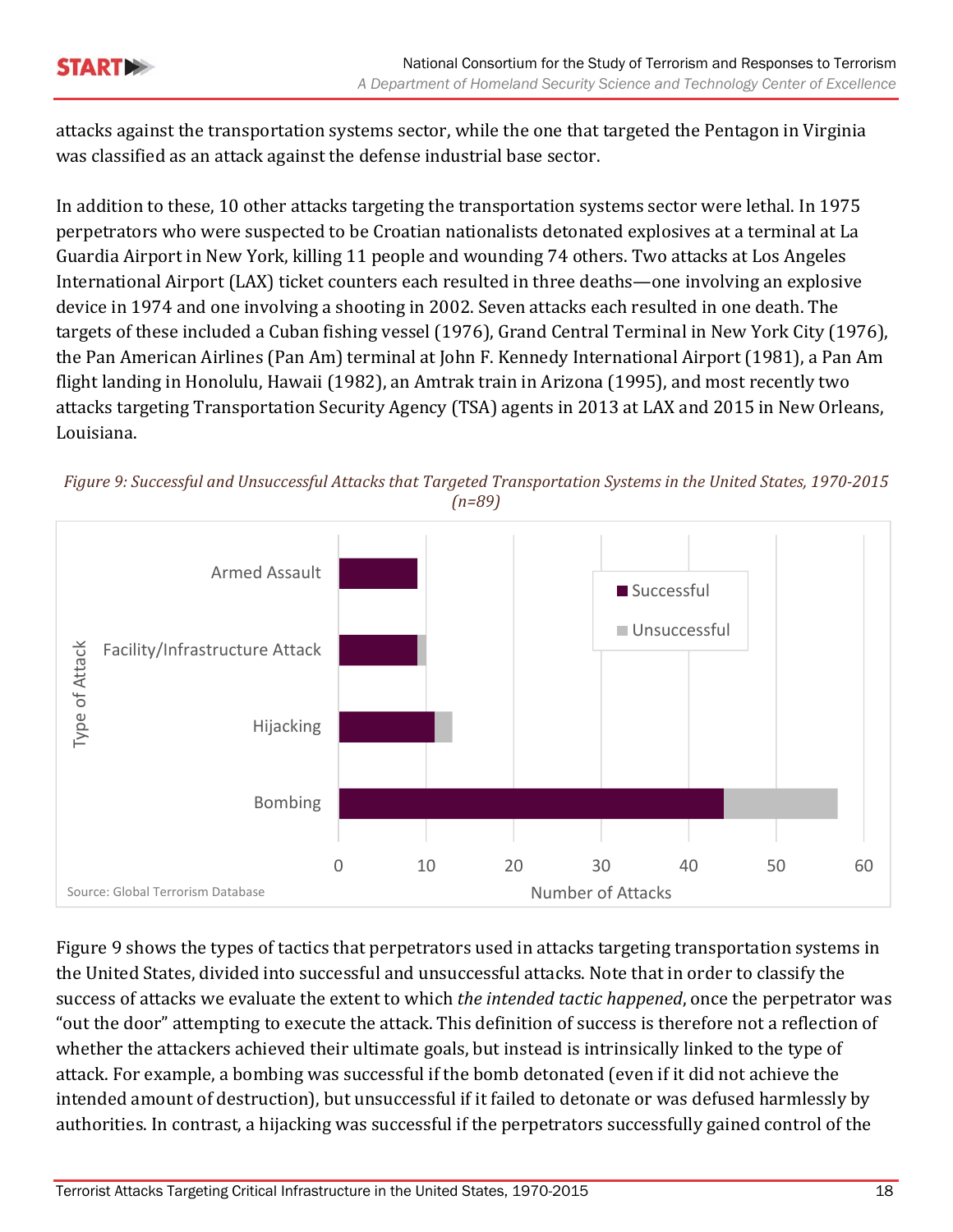

vehicle, and an example of an unsuccessful facility/infrastructure attack is one in which the arsonist attempted to but failed to ignite a fire.

Nearly two-thirds  $(64%)$  of the attacks on transportation targets were bombings, which had the lowest success rate of all tactics used against this sector (77% successful). The unsuccessful bombing attempt with perhaps the greatest potential lethality is the attempt by Umar Farouk Abdulmutallab to detonate explosives he was wearing on Northwest Airlines Flight 253 upon descent into Detroit, Michigan, in 2009. A similar failed attempt by Richard Reid took place in 2001; however, this particular attack is not included in this analysis because it took place over the Atlantic Ocean.

Hijackings comprised 15 percent of all attacks on transportation targets and involved aircraft in all cases. Prior to the September 11, 2001 attacks the most recent terrorist hijacking in the United States took place in 1984. A total of four terrorism-related aerial hijackings took place in the United States in the 1980s, and six took place in the 1970s, including two unsuccessful attacks in 1970 and 1971.

Ten of the attacks on transportation targets were facility/infrastructure attacks, which are intended to cause property damage rather than loss of life. At least five of these attacks, including one unsuccessful arson attempt, were carried out by animal rights and environmentalist groups. These perpetrators included the Animal Liberation Front (ALF), the Earth Liberation Front (ELF), and a group calling itself the People's Brigade for a Healthy Genetic Future, which set fire to a helicopter being used to spray herbicides on forests in Oregon.

Finally, nine armed assaults targeted people and property associated with the transportation systems sector. All nine of these attacks were successful assaults, meaning that there were either human casualties or property damage caused. Six involved firearms or knives, and three involved incendiary devices of some kind. Specific targets of these attacks included maritime vessels, helicopters, airports and airline personnel/property, and the New York City Subway system.

#### **Food and Agriculture Sector**

There were 54 attacks targeting the food and agriculture sector between 1970 and 2015, three of which were lethal and resulted in a total of seven deaths. This includes two attacks in 1975 in which FALN operatives detonated explosives at a restaurant in New York City, killing four people and wounding more than 50, and unidentified perpetrators detonated explosives at a restaurant in San Juan, Puerto Rico, killing two people and wounding 11 others. The third attack—carried out in 1982 and reportedly claimed by the Jewish Defense League—was an arson at a Lebanese restaurant in New York City, which killed one person and wounded eight others. Although non-lethal, two attacks in 1984 in which members of the Rajneeshee religious cult contaminated salad bars in restaurants with salmonella, made more than 750 people ill. The goal of these attacks was to influence local elections.

More than three-quarters of all terrorist attacks on food and agriculture in the United States (76%) targeted restaurants, bars, cafes, or other retail spaces. An additional 16 percent targeted industrial infrastructure, including factories, and 8 percent specifically targeted farms or ranches. Also, most of the